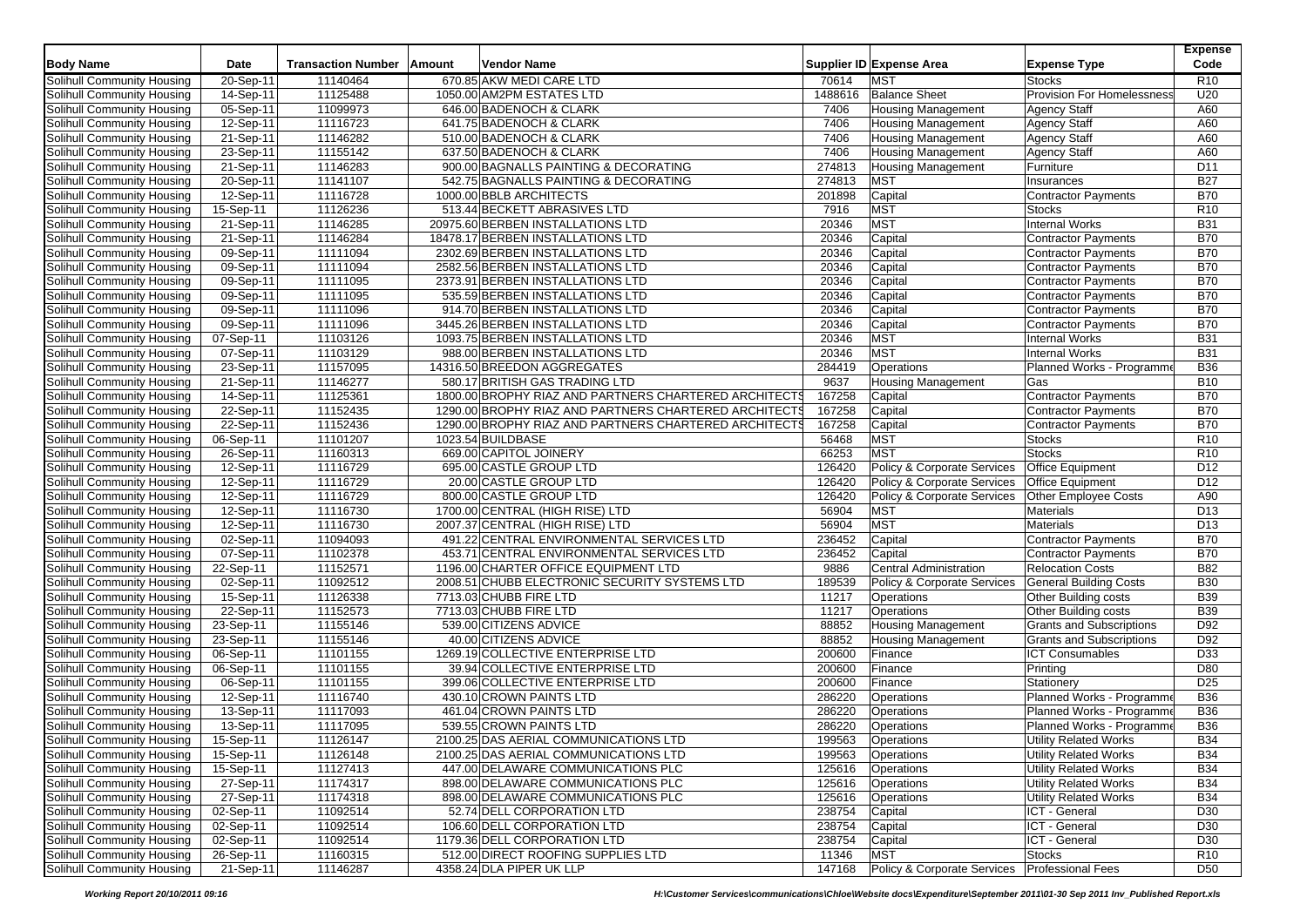|                                   |                         |                           |        |                                                |         |                               |                                 | Expense         |
|-----------------------------------|-------------------------|---------------------------|--------|------------------------------------------------|---------|-------------------------------|---------------------------------|-----------------|
| <b>Body Name</b>                  | Date                    | <b>Transaction Number</b> | Amount | Vendor Name                                    |         | Supplier ID Expense Area      | <b>Expense Type</b>             | Code            |
| Solihull Community Housing        | 07-Sep-11               | 11103133                  |        | 4064.00 DMW ENVIRONMENTAL                      | 281856  | <b>MST</b>                    | <b>Internal Works</b>           | <b>B31</b>      |
| Solihull Community Housing        | 07-Sep-11               | 11103132                  |        | 1438.00 DMW ENVIRONMENTAL                      | 281856  | Capital                       | Contractor Payments             | <b>B70</b>      |
| Solihull Community Housing        | 01-Sep-11               | 11093094                  |        | 1000.00 DOORFIT PRODUCTS LTD                   | 5228    | <b>MST</b>                    | <b>Stocks</b>                   | R10             |
| Solihull Community Housing        | 20-Sep-11               | 11140491                  |        | 600.00 DOORFIT PRODUCTS LTD                    | 5228    | <b>MST</b>                    | <b>Stocks</b>                   | R <sub>10</sub> |
| Solihull Community Housing        | 23-Sep-11               | 11155136                  |        | 561.84 DR GAIL YOUNG                           | 221701  | <b>Housing Management</b>     | <b>Tenant Medicals</b>          | D63             |
| Solihull Community Housing        | 06-Sep-11               | 11101141                  |        | 5390.81 DULUX DECORATOR CENTRES                | 69460   | <b>Housing Management</b>     | <b>Internal Works</b>           | <b>B31</b>      |
| Solihull Community Housing        | 06-Sep-11               | 11101137                  |        | 2142.38 DULUX DECORATOR CENTRES                | 69460   | MST                           | <b>Internal Works</b>           | <b>B31</b>      |
| Solihull Community Housing        | 06-Sep-11               | 11101144                  |        | 1139.65 DULUX DECORATOR CENTRES                | 69460   | Capital                       | <b>Contractor Payments</b>      | <b>B70</b>      |
| <b>Solihull Community Housing</b> | 06-Sep-11               | 11101144                  |        | 3.39 DULUX DECORATOR CENTRES                   | 69460   | Capital                       | <b>Contractor Payments</b>      | <b>B70</b>      |
| Solihull Community Housing        | 12-Sep-11               | 11116717                  |        | 12264.58 E MANTON LTD                          | 5299    | <b>Balance Sheet</b>          | <b>New Build</b>                | S20             |
| Solihull Community Housing        | 07-Sep-11               | 11103213                  |        | 1588.00 ECLIPSE ACCESS SOLUTIONS LTD           | 141696  | Capital                       | Contractor Payments             | <b>B70</b>      |
| Solihull Community Housing        | 22-Sep-11               | 11152592                  |        | 1830.00 ECLIPSE ACCESS SOLUTIONS LTD           | 141696  | Capital                       | <b>Contractor Payments</b>      | <b>B70</b>      |
| Solihull Community Housing        | 20-Sep-11               | 11141112                  |        | 1766.00 ECLIPSE ACCESS SOLUTIONS LTD           | 141696  | Capital                       | <b>Contractor Payments</b>      | <b>B70</b>      |
| Solihull Community Housing        | 13-Sep-11               | 11117100                  |        | 488.40 EDEN BROWN RECRUITMENT LTD              | 5333    | <b>MST</b>                    | <b>Agency Staff</b>             | A60             |
| Solihull Community Housing        | 21-Sep-11               | 11146289                  |        | 1972.79 EDF ENERGY 1 LTD                       | 135472  | <b>Housing Management</b>     | Electricity                     | <b>B11</b>      |
| Solihull Community Housing        | 15-Sep-11               | 11126152                  |        | 537.53 EXPRESS LIFT ALLIANCE                   | 281698  | Capital                       | <b>Contractor Payments</b>      | <b>B70</b>      |
| Solihull Community Housing        | 05-Sep-11               | 11099966                  |        | 1519.50 FAMILY CARE TRUST (SOLIHULL)           | 5472    | <b>Housing Management</b>     | <b>Grounds Maintenance</b>      | <b>B40</b>      |
| Solihull Community Housing        | 23-Sep-11               | 11155135                  |        | 2649.60 FAMILY CARE TRUST (SOLIHULL)           | 5472    | <b>Housing Management</b>     | <b>Grounds Maintenance</b>      | <b>B40</b>      |
| Solihull Community Housing        | 01-Sep-11               | 11092304                  |        | 166286.63 FRANK HASLAM MILAN & CO LTD          | 72139   | Capital                       | <b>Contractor Payments</b>      | <b>B70</b>      |
| <b>Solihull Community Housing</b> | 23-Sep-11               | 11155128                  |        | 220470.38 FRANK HASLAM MILAN & CO LTD          | 72139   | Capital                       | <b>Contractor Payments</b>      | <b>B70</b>      |
| Solihull Community Housing        | 01-Sep-11               | 11092302                  |        | 29526.78 FRANK HASLAM MILAN & CO LTD           | 72139   | Capital                       | <b>Contractor Payments</b>      | <b>B70</b>      |
| Solihull Community Housing        | 01-Sep-11               | 11092303                  |        | 102852.79 FRANK HASLAM MILAN & CO LTD          | 72139   | Capital                       | <b>Contractor Payments</b>      | <b>B70</b>      |
| Solihull Community Housing        | 23-Sep-11               | 11155120                  |        | 30000.00 FRANK HASLAM MILAN & CO LTD           | 72139   | Capital                       | <b>Contractor Payments</b>      | <b>B70</b>      |
| Solihull Community Housing        | 23-Sep-11               | 11155123                  |        | 60000.00 FRANK HASLAM MILAN & CO LTD           | 72139   | Capital                       | <b>Contractor Payments</b>      | <b>B70</b>      |
| Solihull Community Housing        | 23-Sep-11               | 11155124                  |        | 48679.76 FRANK HASLAM MILAN & CO LTD           | 72139   | Capital                       | <b>Contractor Payments</b>      | <b>B70</b>      |
| Solihull Community Housing        | 23-Sep-11               | 11155125                  |        | 23878.70 FRANK HASLAM MILAN & CO LTD           | 72139   | Capital                       | <b>Contractor Payments</b>      | <b>B70</b>      |
| Solihull Community Housing        | 23-Sep-11               | 11155129                  |        | 57748.05 FRANK HASLAM MILAN & CO LTD           | 72139   | Capital                       | <b>Contractor Payments</b>      | <b>B70</b>      |
| <b>Solihull Community Housing</b> | 13-Sep-11               | 11117102                  |        | 824.98 FURNDEX DISCOUNT FURNITURE              | 109970  | <b>Housing Management</b>     | <b>Fixtures &amp; Fittings</b>  | <b>B91</b>      |
| Solihull Community Housing        | $05-Sep-11$             | 11097398                  |        | 1200.00 GRANGE REMOVAL CO LTD                  | 5676    | <b>Balance Sheet</b>          | Mortgage Repossession Fun       | U34             |
| Solihull Community Housing        | 23-Sep-11               | 11155148                  |        | 45000.00 GROUNDWORK WEST MIDLANDS              | 241568  | <b>Housing Management</b>     | <b>Estate Management</b>        | <b>B37</b>      |
| Solihull Community Housing        | 21-Sep-11               | 11146297                  |        | 656.53 HAMMOND LUBRICANTS & CHEMICALS LTD      | 1120597 | <b>Housing Management</b>     | <b>Materials</b>                | D <sub>13</sub> |
| Solihull Community Housing        | 23-Sep-11               | 11155132                  |        | 4707.00 HANDICARE ACCESSIBILITY LTD            | 277953  | Capital                       | <b>Contractor Payments</b>      | <b>B70</b>      |
| Solihull Community Housing        | 23-Sep-11               | 11155133                  |        | 3525.00 HANDICARE ACCESSIBILITY LTD            | 277953  | Capital                       | <b>Contractor Payments</b>      | <b>B70</b>      |
| Solihull Community Housing        | 14-Sep-11               | 11121421                  |        | 1560.00 HANDICARE ACCESSIBILITY LTD            | 277953  | Capital                       | <b>Contractor Payments</b>      | <b>B70</b>      |
| Solihull Community Housing        | 20-Sep-11               | 11141108                  |        | 1865.00 HANDICARE ACCESSIBILITY LTD            | 277953  | Capital                       | <b>Contractor Payments</b>      | <b>B70</b>      |
| Solihull Community Housing        | 21-Sep-11               | 11146457                  |        | 2090.00 HANDICARE ACCESSIBILITY LTD            | 277953  | Capital                       | <b>Contractor Payments</b>      | <b>B70</b>      |
| <b>Solihull Community Housing</b> | 07-Sep-11               | 11103112                  |        | 5424.75 HAYES CONSTRUCTION                     | 10722   | Capital                       | <b>Contractor Payments</b>      | <b>B70</b>      |
| Solihull Community Housing        | 15-Sep-11               | 11126133                  |        | 4500.00 HAYES CONSTRUCTION                     | 10722   | Capital                       | <b>Contractor Payments</b>      | <b>B70</b>      |
| Solihull Community Housing        | 15-Sep-11               | 11126133                  |        | 169.45 HAYES CONSTRUCTION                      | 10722   | Capital                       | <b>Contractor Payments</b>      | <b>B70</b>      |
| Solihull Community Housing        | 23-Sep-11               | 11157096                  |        | 578.30 HAYS ACCOUNTANCY PERSONNEL              | 5787    | <b>MST</b>                    | <b>Agency Staff</b>             | A60             |
| Solihull Community Housing        | 23-Sep-11               | 11157097                  |        | 532.80 HAYS ACCOUNTANCY PERSONNEL              | 5787    | <b>MST</b>                    | Agency Staff                    | A60             |
| Solihull Community Housing        | 23-Sep-11               | 11157098                  |        | 571.30 HAYS ACCOUNTANCY PERSONNEL              | 5787    | <b>MST</b>                    | <b>Agency Staff</b>             | A60             |
| Solihull Community Housing        | 23-Sep-11               | 11157099                  |        | 424.80 HAYS ACCOUNTANCY PERSONNEL              | 5787    | MST                           | <b>Agency Staff</b>             | A60             |
| Solihull Community Housing        | 13-Sep-11               | 11117104                  |        | 462.50 HAYS ACCOUNTANCY PERSONNEL              | 5787    | <b>Housing Management</b>     | <b>Agency Staff</b>             | A60             |
| Solihull Community Housing        | 13-Sep-11               | 11117105                  |        | 462.50 HAYS ACCOUNTANCY PERSONNEL              | 5787    | <b>Housing Management</b>     | <b>Agency Staff</b>             | A60             |
| Solihull Community Housing        | 21-Sep-11               | 11146290                  |        | 462.50 HAYS ACCOUNTANCY PERSONNEL              | 5787    | <b>Housing Management</b>     | <b>Agency Staff</b>             | A60             |
| Solihull Community Housing        | 21-Sep-11               | 11146291                  |        | 462.50 HAYS ACCOUNTANCY PERSONNEL              | 5787    | Housing Management            | Agency Staff                    | A60             |
| Solihull Community Housing        | $\overline{15}$ -Sep-11 | 11126153                  |        | 465.00 HERON PRESS                             | 42709   | Finance                       | Printing                        | D80             |
| Solihull Community Housing        | 15-Sep-11               | 11126134                  |        | 1492.95 HOLIDAY INN                            | 75466   | <b>Central Administration</b> | Training                        | A80             |
| Solihull Community Housing        | 23-Sep-11               | 11155149                  |        | 495.00 HQN LTD                                 | 120599  | Policy & Corporate Services   | <b>Grants and Subscriptions</b> | D92             |
| Solihull Community Housing        | 13-Sep-11               | 11117106                  |        | 4025.67 HUB SOLUTIONS                          | 210859  | Policy & Corporate Services   | <b>ICT Software</b>             | D31             |
| <b>Solihull Community Housing</b> | 05-Sep-11               | 11099977                  |        | 665.00 JAMES ANDREWS RECRUITMENT SOLUTIONS LTD | 673596  | <b>Housing Management</b>     | <b>Agency Staff</b>             | A60             |
| Solihull Community Housing        | 13-Sep-11               | 11117108                  |        | 665.00 JAMES ANDREWS RECRUITMENT SOLUTIONS LTD | 673596  | <b>Housing Management</b>     | <b>Agency Staff</b>             | A60             |
| Solihull Community Housing        | 22-Sep-11               | 11152576                  |        | 533.75 JAMES ANDREWS RECRUITMENT SOLUTIONS LTD | 673596  | <b>Housing Management</b>     | <b>Agency Staff</b>             | A60             |
| Solihull Community Housing        | 23-Sep-11               | 11155150                  |        | 533.75 JAMES ANDREWS RECRUITMENT SOLUTIONS LTD | 673596  | <b>Housing Management</b>     | <b>Agency Staff</b>             | A60             |
| Solihull Community Housing        | $01-Sep-11$             | 11093100                  |        | 765.40 JEWSON LTD                              | 6111    | <b>MST</b>                    | <b>Stocks</b>                   | R <sub>10</sub> |

*Working Report 20/10/2011 09:16 H:\Customer Services\communications\Chloe\Website docs\Expenditure\September 2011\01-30 Sep 2011 Inv\_Published Report.xls*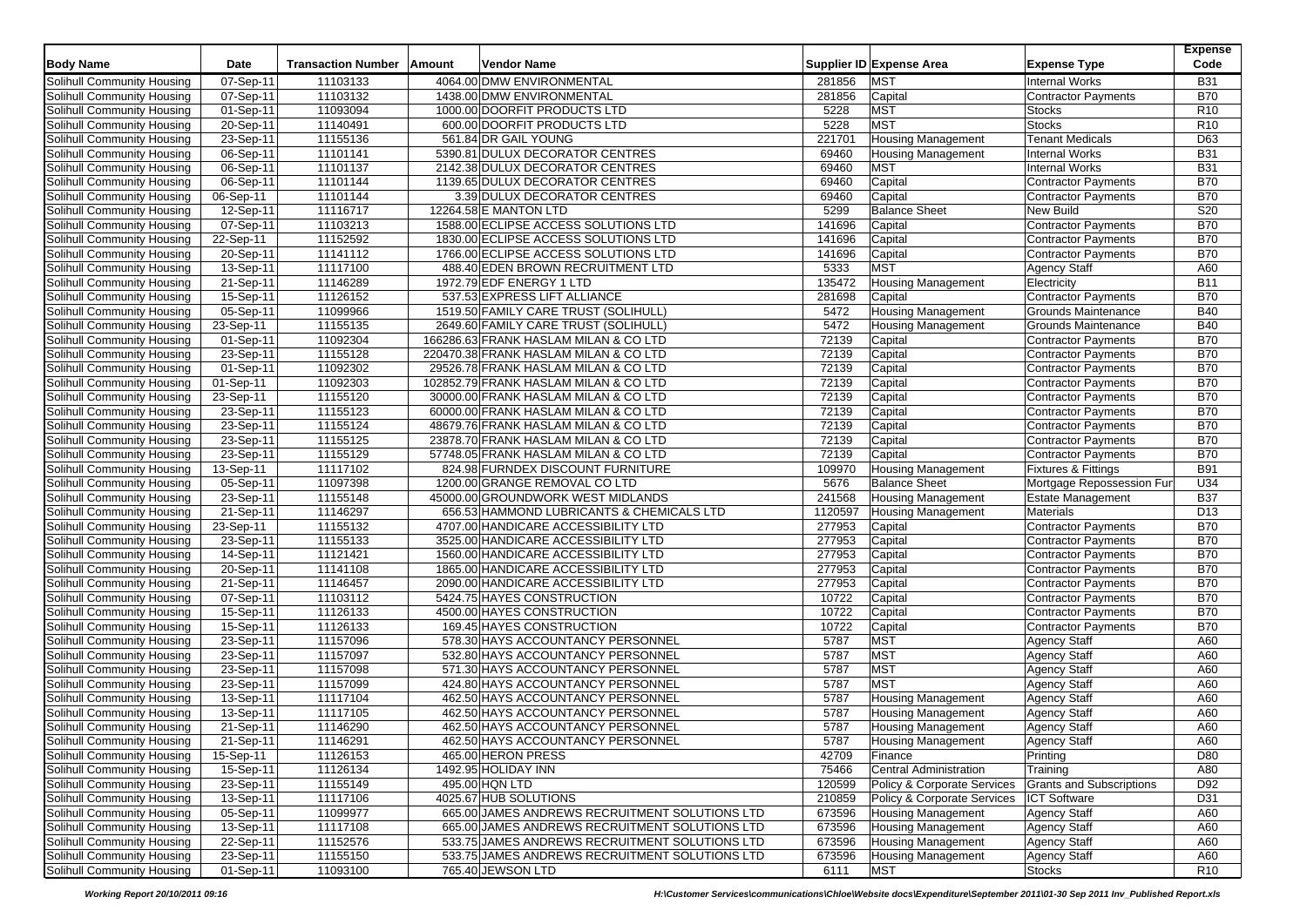| Supplier ID Expense Area<br>Solihull Community Housing<br>11093104<br>1404.15 JEWSON LTD<br>6111<br><b>MST</b><br>R <sub>10</sub><br>01-Sep-11<br><b>Stocks</b><br><b>MST</b><br>01-Sep-11<br>11093105<br><b>Stocks</b><br>R <sub>10</sub><br>Solihull Community Housing<br>986.50 JEWSON LTD<br>6111<br><b>MST</b><br>6111<br><b>Stocks</b><br>R <sub>10</sub><br>Solihull Community Housing<br>01-Sep-11<br>11093106<br>1605.20 JEWSON LTD<br><b>MST</b><br>11101219<br>446.35 JEWSON LTD<br>6111<br><b>Stocks</b><br>R <sub>10</sub><br>Solihull Community Housing<br>06-Sep-11<br><b>MST</b><br>R <sub>10</sub><br>Solihull Community Housing<br>11126295<br>419.16 JEWSON LTD<br>6111<br><b>Stocks</b><br>15-Sep-11<br>11126299<br><b>MST</b><br>R <sub>10</sub><br>Solihull Community Housing<br>15-Sep-11<br>2133.96 JEWSON LTD<br>6111<br><b>Stocks</b><br><b>MST</b><br>20-Sep-11<br>11140506<br>1233.24 JEWSON LTD<br>6111<br>R <sub>10</sub><br>Solihull Community Housing<br><b>Stocks</b><br>11140514<br>6111<br><b>MST</b><br>R <sub>10</sub><br>Solihull Community Housing<br>20-Sep-11<br>1067.05 JEWSON LTD<br><b>Stocks</b><br><b>MST</b><br>11160471<br>516.95 JEWSON LTD<br>6111<br><b>Stocks</b><br>R <sub>10</sub><br>Solihull Community Housing<br>26-Sep-11<br><b>MST</b><br>11160473<br>1807.36 JEWSON LTD<br>6111<br><b>Stocks</b><br>R <sub>10</sub><br>Solihull Community Housing<br>26-Sep-11<br><b>MST</b><br>931.46 K D ELECTRICAL SERVICES LLP<br>260508<br><b>B31</b><br>Solihull Community Housing<br>20-Sep-11<br>11141104<br><b>Internal Works</b><br>260508<br><b>MST</b><br>14-Sep-11<br>11125380<br>370.38 K D ELECTRICAL SERVICES LLP<br><b>B38</b><br>Solihull Community Housing<br>Voids<br>260508<br><b>MST</b><br>Solihull Community Housing<br>14-Sep-11<br>11125380<br>1387.38 K D ELECTRICAL SERVICES LLP<br>Voids<br><b>B38</b><br>14032<br><b>MST</b><br>Stocks<br>R <sub>10</sub><br>Solihull Community Housing<br>20-Sep-11<br>11140518<br>437.15 K I S MANUFACTURING LTD<br>1385607<br><b>MST</b><br><b>Internal Works</b><br><b>B31</b><br>Solihull Community Housing<br>08-Sep-11<br>11104148<br>442.29 KDE FACILITIES MANAGEMENT LTD<br><b>MST</b><br><b>B31</b><br>658.74 KDE FACILITIES MANAGEMENT LTD<br>1385607<br><b>Internal Works</b><br>Solihull Community Housing<br>06-Sep-11<br>11100111<br><b>MST</b><br><b>B31</b><br>1385607<br><b>Internal Works</b><br>Solihull Community Housing<br>$06-Sep-11$<br>11100113<br>666.12 KDE FACILITIES MANAGEMENT LTD<br><b>MST</b><br>11127377<br>801.99 KDE FACILITIES MANAGEMENT LTD<br>1385607<br><b>Internal Works</b><br><b>B31</b><br>Solihull Community Housing<br>15-Sep-11<br><b>B34</b><br>08-Sep-11<br>11104125<br>1915.12 KDE FACILITIES MANAGEMENT LTD<br>1385607<br><b>Utility Related Works</b><br>Solihull Community Housing<br>Operations<br>11126155<br>2866.20 KDE FACILITIES MANAGEMENT LTD<br>1385607<br><b>B34</b><br>Solihull Community Housing<br>15-Sep-11<br>Operations<br><b>Utility Related Works</b><br>Solihull Community Housing<br>11146105<br>1032.09 KDE FACILITIES MANAGEMENT LTD<br>1385607<br><b>Utility Related Works</b><br><b>B34</b><br>21-Sep-11<br>Operations<br>Solihull Community Housing<br>11152579<br>3232.33 KDE FACILITIES MANAGEMENT LTD<br>1385607<br>Operations<br>Utility Related Works<br><b>B34</b><br>22-Sep-11<br>11104120<br>1385607<br><b>MST</b><br><b>B38</b><br>Solihull Community Housing<br>08-Sep-11<br>117.24 KDE FACILITIES MANAGEMENT LTD<br>Voids<br><b>MST</b><br>Solihull Community Housing<br>21-Sep-11<br>11146299<br>1179.47 KDE FACILITIES MANAGEMENT LTD<br>1385607<br>Voids<br><b>B38</b><br>1385607<br><b>MST</b><br>Solihull Community Housing<br>22-Sep-11<br>11152578<br>185.00 KDE FACILITIES MANAGEMENT LTD<br>Other Building costs<br><b>B39</b><br><b>Solihull Community Housing</b><br>08-Sep-11<br>11104120<br>739.49 KDE FACILITIES MANAGEMENT LTD<br>1385607<br><b>MST</b><br>Voids<br><b>B38</b><br><b>MST</b><br><b>B38</b><br>1242.49 KDE FACILITIES MANAGEMENT LTD<br>1385607<br>Voids<br>Solihull Community Housing<br>21-Sep-11<br>11146299<br><b>B39</b><br>11092580<br>1385607<br><b>MST</b><br>Other Building costs<br>Solihull Community Housing<br>02-Sep-11<br>2413.36 KDE FACILITIES MANAGEMENT LTD<br>MST<br><b>B39</b><br>11152578<br>1385607<br>Solihull Community Housing<br>22-Sep-11<br>370.00 KDE FACILITIES MANAGEMENT LTD<br>Other Building costs<br><b>B70</b><br>Solihull Community Housing<br>08-Sep-11<br>11104150<br>655.00 KDE FACILITIES MANAGEMENT LTD<br>1385607<br>Capital<br><b>Contractor Payments</b><br>11099978<br>656.04 LAUNDRY SERV<br>131986<br>D18<br>Solihull Community Housing<br>05-Sep-11<br><b>Housing Management</b><br><b>Equipment Rental/Lease</b><br>D <sub>54</sub><br>11101129<br>260485<br><b>Court Fees</b><br>Solihull Community Housing<br>06-Sep-11<br>1200.00 LIBERATA UK LIMITED<br>Housing Management<br>Solihull Community Housing<br>11152113<br>507.29 LLOYDS TSB AUTOLEASE LTD<br>101345<br><b>MST</b><br>Vehicle service and repair<br>C60<br>22-Sep-11<br><b>MST</b><br>11152103<br>517.25 LLOYDS TSB AUTOLEASE LTD<br>101345<br>Vehicle Hire<br>C <sub>30</sub><br>Solihull Community Housing<br>22-Sep-11<br><b>MST</b><br>1719.01 LLOYDS TSB AUTOLEASE LTD<br>101345<br>Vehicle Hire<br>C <sub>30</sub><br>Solihull Community Housing<br>22-Sep-11<br>11152108<br><b>MST</b><br>11152113<br>3511.00 LLOYDS TSB AUTOLEASE LTD<br>101345<br>C <sub>30</sub><br>Solihull Community Housing<br>22-Sep-11<br>Vehicle Hire<br><b>Solihull Community Housing</b><br>11126178<br>74691<br>D <sub>25</sub><br>15-Sep-11<br>768.73 LYRECO UK LTD<br>Finance<br>Stationery<br>11146303<br>16752.03 MAN COMMERCIAL PROTECTION LTD<br>946596<br>Housing Management<br><b>B43</b><br>Solihull Community Housing<br>21-Sep-11<br>Security<br>48551.96 MANSELL CONSTRUCTION SERVICES LTD<br><b>Contractor Payments</b><br><b>B70</b><br>Solihull Community Housing<br>01-Sep-11<br>11093211<br>111110<br>Capital<br><b>B70</b><br>11126272<br>92790.59 MANSELL CONSTRUCTION SERVICES LTD<br>Solihull Community Housing<br>15-Sep-11<br>111110<br>Capital<br><b>Contractor Payments</b><br><b>B80</b><br>11134234<br>1000.00 REDACTED PERSONAL DATA<br>1500610<br>Capital<br>Solihull Community Housing<br>19-Sep-11<br>Extra Works for Regen Move<br>Solihull Community Housing<br>11102393<br>460.00 MOSSVALE MAINTENANCE & SEALING SERVICES LTD<br>48908<br><b>Utility Related Works</b><br><b>B34</b><br>07-Sep-11<br>Operations<br>11127401<br>1428.34 MOSSVALE MAINTENANCE & SEALING SERVICES LTD<br>48908<br><b>Utility Related Works</b><br><b>B34</b><br>Solihull Community Housing<br>15-Sep-11<br>Operations<br>11148124<br>1607.50 MOSSVALE MAINTENANCE & SEALING SERVICES LTD<br>48908<br><b>Utility Related Works</b><br><b>B34</b><br>Solihull Community Housing<br>22-Sep-11<br>Operations<br>11157100<br>22855.04 MOSSVALE MAINTENANCE & SEALING SERVICES LTD<br>48908<br><b>Contractor Payments</b><br><b>B70</b><br>Solihull Community Housing<br>23-Sep-11<br>Capital<br>11166093<br>1532632<br>Policy & Corporate Services   Other Communication Costs<br>D49<br>Solihull Community Housing<br>26-Sep-11<br>750.00 MR DAVID HEELEY<br>15000.00 REDACTED PERSONAL DATA<br>$12-Sep-11$<br>11116224<br>202409<br><b>B70</b><br>Solihull Community Housing<br>Contractor Payments<br>Capital<br>19-Sep-11<br>2000.00 REDACTED PERSONAL DATA<br>1476610<br><b>Balance Sheet</b><br>Solihull Community Housing<br>11134235<br>Movement Incentive Scheme<br>U32<br>Solihull Community Housing<br>05-Sep-11<br>11099995<br>277461<br><b>Housing Management</b><br>487.50 N H HOTELS LTD<br><b>B&amp;B</b> Accommodation<br><b>B23</b><br>Solihull Community Housing<br>21-Sep-11<br>11146304<br>605.00 N H HOTELS LTD<br>277461<br><b>B&amp;B</b> Accommodation<br><b>B23</b><br><b>Housing Management</b><br><b>B&amp;B</b> Accommodation<br><b>B23</b><br>Solihull Community Housing<br>21-Sep-11<br>11146306<br>560.00 N H HOTELS LTD<br>277461<br><b>Housing Management</b><br>Solihull Community Housing<br>08-Sep-11<br>2164.91 NATIONWIDE WINDOWS (UK) LTD<br>87360<br>MST<br><b>External Structures</b><br><b>B33</b><br>11104176<br><b>Housing Management</b><br>Solihull Community Housing<br>11099971<br><b>B11</b><br>05-Sep-11<br>1186.22 NPOWER<br>40119<br>Electricity<br>10.50 NPOWER<br>Solihull Community Housing<br>05-Sep-11<br>11099971<br>40119<br><b>Housing Management</b><br>Electricity<br><b>B11</b><br>Solihull Community Housing<br>11099971<br>23.50 NPOWER<br><b>B11</b><br>05-Sep-11<br>40119<br><b>Housing Management</b><br>Electricity<br>05-Sep-11<br>2669.28 OAKLAND EXCELSIOR<br>Capital |                            |             |                           |        |             |        |                     | <b>Expense</b> |
|----------------------------------------------------------------------------------------------------------------------------------------------------------------------------------------------------------------------------------------------------------------------------------------------------------------------------------------------------------------------------------------------------------------------------------------------------------------------------------------------------------------------------------------------------------------------------------------------------------------------------------------------------------------------------------------------------------------------------------------------------------------------------------------------------------------------------------------------------------------------------------------------------------------------------------------------------------------------------------------------------------------------------------------------------------------------------------------------------------------------------------------------------------------------------------------------------------------------------------------------------------------------------------------------------------------------------------------------------------------------------------------------------------------------------------------------------------------------------------------------------------------------------------------------------------------------------------------------------------------------------------------------------------------------------------------------------------------------------------------------------------------------------------------------------------------------------------------------------------------------------------------------------------------------------------------------------------------------------------------------------------------------------------------------------------------------------------------------------------------------------------------------------------------------------------------------------------------------------------------------------------------------------------------------------------------------------------------------------------------------------------------------------------------------------------------------------------------------------------------------------------------------------------------------------------------------------------------------------------------------------------------------------------------------------------------------------------------------------------------------------------------------------------------------------------------------------------------------------------------------------------------------------------------------------------------------------------------------------------------------------------------------------------------------------------------------------------------------------------------------------------------------------------------------------------------------------------------------------------------------------------------------------------------------------------------------------------------------------------------------------------------------------------------------------------------------------------------------------------------------------------------------------------------------------------------------------------------------------------------------------------------------------------------------------------------------------------------------------------------------------------------------------------------------------------------------------------------------------------------------------------------------------------------------------------------------------------------------------------------------------------------------------------------------------------------------------------------------------------------------------------------------------------------------------------------------------------------------------------------------------------------------------------------------------------------------------------------------------------------------------------------------------------------------------------------------------------------------------------------------------------------------------------------------------------------------------------------------------------------------------------------------------------------------------------------------------------------------------------------------------------------------------------------------------------------------------------------------------------------------------------------------------------------------------------------------------------------------------------------------------------------------------------------------------------------------------------------------------------------------------------------------------------------------------------------------------------------------------------------------------------------------------------------------------------------------------------------------------------------------------------------------------------------------------------------------------------------------------------------------------------------------------------------------------------------------------------------------------------------------------------------------------------------------------------------------------------------------------------------------------------------------------------------------------------------------------------------------------------------------------------------------------------------------------------------------------------------------------------------------------------------------------------------------------------------------------------------------------------------------------------------------------------------------------------------------------------------------------------------------------------------------------------------------------------------------------------------------------------------------------------------------------------------------------------------------------------------------------------------------------------------------------------------------------------------------------------------------------------------------------------------------------------------------------------------------------------------------------------------------------------------------------------------------------------------------------------------------------------------------------------------------------------------------------------------------------------------------------------------------------------------------------------------------------------------------------------------------------------------------------------------------------------------------------------------------------------------------------------------------------------------------------------------------------------------------------------------------------------------------------------------------------------------------------------------------------------------------------------------------------------------------------------------------------------------------------------------------------------------------------------------------------------------------------------------------------------------------------------------------------------------------------------------------------------------------------------------------------------------------------------------------------------------------------------------------------------------------------------------------------------------------------------------------------------------------------------------------------------------------------------------------------------------------------------------------------------------------------------------------------------------------------------------------------------------------------------------------------------------------------------------------------------------------------------------------------------------------------------------------------------------------------------------------------------------------------------------------------------------------------------------------------------------------------------------------------------------------------------------------------------------------------------------------------|----------------------------|-------------|---------------------------|--------|-------------|--------|---------------------|----------------|
|                                                                                                                                                                                                                                                                                                                                                                                                                                                                                                                                                                                                                                                                                                                                                                                                                                                                                                                                                                                                                                                                                                                                                                                                                                                                                                                                                                                                                                                                                                                                                                                                                                                                                                                                                                                                                                                                                                                                                                                                                                                                                                                                                                                                                                                                                                                                                                                                                                                                                                                                                                                                                                                                                                                                                                                                                                                                                                                                                                                                                                                                                                                                                                                                                                                                                                                                                                                                                                                                                                                                                                                                                                                                                                                                                                                                                                                                                                                                                                                                                                                                                                                                                                                                                                                                                                                                                                                                                                                                                                                                                                                                                                                                                                                                                                                                                                                                                                                                                                                                                                                                                                                                                                                                                                                                                                                                                                                                                                                                                                                                                                                                                                                                                                                                                                                                                                                                                                                                                                                                                                                                                                                                                                                                                                                                                                                                                                                                                                                                                                                                                                                                                                                                                                                                                                                                                                                                                                                                                                                                                                                                                                                                                                                                                                                                                                                                                                                                                                                                                                                                                                                                                                                                                                                                                                                                                                                                                                                                                                                                                                                                                                                                                                                                                                                                                                                                                                                                                                                                                                                                                                                                                                                                                                                                                                                                    | <b>Body Name</b>           | <b>Date</b> | <b>Transaction Number</b> | Amount | Vendor Name |        | <b>Expense Type</b> | Code           |
|                                                                                                                                                                                                                                                                                                                                                                                                                                                                                                                                                                                                                                                                                                                                                                                                                                                                                                                                                                                                                                                                                                                                                                                                                                                                                                                                                                                                                                                                                                                                                                                                                                                                                                                                                                                                                                                                                                                                                                                                                                                                                                                                                                                                                                                                                                                                                                                                                                                                                                                                                                                                                                                                                                                                                                                                                                                                                                                                                                                                                                                                                                                                                                                                                                                                                                                                                                                                                                                                                                                                                                                                                                                                                                                                                                                                                                                                                                                                                                                                                                                                                                                                                                                                                                                                                                                                                                                                                                                                                                                                                                                                                                                                                                                                                                                                                                                                                                                                                                                                                                                                                                                                                                                                                                                                                                                                                                                                                                                                                                                                                                                                                                                                                                                                                                                                                                                                                                                                                                                                                                                                                                                                                                                                                                                                                                                                                                                                                                                                                                                                                                                                                                                                                                                                                                                                                                                                                                                                                                                                                                                                                                                                                                                                                                                                                                                                                                                                                                                                                                                                                                                                                                                                                                                                                                                                                                                                                                                                                                                                                                                                                                                                                                                                                                                                                                                                                                                                                                                                                                                                                                                                                                                                                                                                                                                                    |                            |             |                           |        |             |        |                     |                |
|                                                                                                                                                                                                                                                                                                                                                                                                                                                                                                                                                                                                                                                                                                                                                                                                                                                                                                                                                                                                                                                                                                                                                                                                                                                                                                                                                                                                                                                                                                                                                                                                                                                                                                                                                                                                                                                                                                                                                                                                                                                                                                                                                                                                                                                                                                                                                                                                                                                                                                                                                                                                                                                                                                                                                                                                                                                                                                                                                                                                                                                                                                                                                                                                                                                                                                                                                                                                                                                                                                                                                                                                                                                                                                                                                                                                                                                                                                                                                                                                                                                                                                                                                                                                                                                                                                                                                                                                                                                                                                                                                                                                                                                                                                                                                                                                                                                                                                                                                                                                                                                                                                                                                                                                                                                                                                                                                                                                                                                                                                                                                                                                                                                                                                                                                                                                                                                                                                                                                                                                                                                                                                                                                                                                                                                                                                                                                                                                                                                                                                                                                                                                                                                                                                                                                                                                                                                                                                                                                                                                                                                                                                                                                                                                                                                                                                                                                                                                                                                                                                                                                                                                                                                                                                                                                                                                                                                                                                                                                                                                                                                                                                                                                                                                                                                                                                                                                                                                                                                                                                                                                                                                                                                                                                                                                                                                    |                            |             |                           |        |             |        |                     |                |
|                                                                                                                                                                                                                                                                                                                                                                                                                                                                                                                                                                                                                                                                                                                                                                                                                                                                                                                                                                                                                                                                                                                                                                                                                                                                                                                                                                                                                                                                                                                                                                                                                                                                                                                                                                                                                                                                                                                                                                                                                                                                                                                                                                                                                                                                                                                                                                                                                                                                                                                                                                                                                                                                                                                                                                                                                                                                                                                                                                                                                                                                                                                                                                                                                                                                                                                                                                                                                                                                                                                                                                                                                                                                                                                                                                                                                                                                                                                                                                                                                                                                                                                                                                                                                                                                                                                                                                                                                                                                                                                                                                                                                                                                                                                                                                                                                                                                                                                                                                                                                                                                                                                                                                                                                                                                                                                                                                                                                                                                                                                                                                                                                                                                                                                                                                                                                                                                                                                                                                                                                                                                                                                                                                                                                                                                                                                                                                                                                                                                                                                                                                                                                                                                                                                                                                                                                                                                                                                                                                                                                                                                                                                                                                                                                                                                                                                                                                                                                                                                                                                                                                                                                                                                                                                                                                                                                                                                                                                                                                                                                                                                                                                                                                                                                                                                                                                                                                                                                                                                                                                                                                                                                                                                                                                                                                                                    |                            |             |                           |        |             |        |                     |                |
|                                                                                                                                                                                                                                                                                                                                                                                                                                                                                                                                                                                                                                                                                                                                                                                                                                                                                                                                                                                                                                                                                                                                                                                                                                                                                                                                                                                                                                                                                                                                                                                                                                                                                                                                                                                                                                                                                                                                                                                                                                                                                                                                                                                                                                                                                                                                                                                                                                                                                                                                                                                                                                                                                                                                                                                                                                                                                                                                                                                                                                                                                                                                                                                                                                                                                                                                                                                                                                                                                                                                                                                                                                                                                                                                                                                                                                                                                                                                                                                                                                                                                                                                                                                                                                                                                                                                                                                                                                                                                                                                                                                                                                                                                                                                                                                                                                                                                                                                                                                                                                                                                                                                                                                                                                                                                                                                                                                                                                                                                                                                                                                                                                                                                                                                                                                                                                                                                                                                                                                                                                                                                                                                                                                                                                                                                                                                                                                                                                                                                                                                                                                                                                                                                                                                                                                                                                                                                                                                                                                                                                                                                                                                                                                                                                                                                                                                                                                                                                                                                                                                                                                                                                                                                                                                                                                                                                                                                                                                                                                                                                                                                                                                                                                                                                                                                                                                                                                                                                                                                                                                                                                                                                                                                                                                                                                                    |                            |             |                           |        |             |        |                     |                |
|                                                                                                                                                                                                                                                                                                                                                                                                                                                                                                                                                                                                                                                                                                                                                                                                                                                                                                                                                                                                                                                                                                                                                                                                                                                                                                                                                                                                                                                                                                                                                                                                                                                                                                                                                                                                                                                                                                                                                                                                                                                                                                                                                                                                                                                                                                                                                                                                                                                                                                                                                                                                                                                                                                                                                                                                                                                                                                                                                                                                                                                                                                                                                                                                                                                                                                                                                                                                                                                                                                                                                                                                                                                                                                                                                                                                                                                                                                                                                                                                                                                                                                                                                                                                                                                                                                                                                                                                                                                                                                                                                                                                                                                                                                                                                                                                                                                                                                                                                                                                                                                                                                                                                                                                                                                                                                                                                                                                                                                                                                                                                                                                                                                                                                                                                                                                                                                                                                                                                                                                                                                                                                                                                                                                                                                                                                                                                                                                                                                                                                                                                                                                                                                                                                                                                                                                                                                                                                                                                                                                                                                                                                                                                                                                                                                                                                                                                                                                                                                                                                                                                                                                                                                                                                                                                                                                                                                                                                                                                                                                                                                                                                                                                                                                                                                                                                                                                                                                                                                                                                                                                                                                                                                                                                                                                                                                    |                            |             |                           |        |             |        |                     |                |
|                                                                                                                                                                                                                                                                                                                                                                                                                                                                                                                                                                                                                                                                                                                                                                                                                                                                                                                                                                                                                                                                                                                                                                                                                                                                                                                                                                                                                                                                                                                                                                                                                                                                                                                                                                                                                                                                                                                                                                                                                                                                                                                                                                                                                                                                                                                                                                                                                                                                                                                                                                                                                                                                                                                                                                                                                                                                                                                                                                                                                                                                                                                                                                                                                                                                                                                                                                                                                                                                                                                                                                                                                                                                                                                                                                                                                                                                                                                                                                                                                                                                                                                                                                                                                                                                                                                                                                                                                                                                                                                                                                                                                                                                                                                                                                                                                                                                                                                                                                                                                                                                                                                                                                                                                                                                                                                                                                                                                                                                                                                                                                                                                                                                                                                                                                                                                                                                                                                                                                                                                                                                                                                                                                                                                                                                                                                                                                                                                                                                                                                                                                                                                                                                                                                                                                                                                                                                                                                                                                                                                                                                                                                                                                                                                                                                                                                                                                                                                                                                                                                                                                                                                                                                                                                                                                                                                                                                                                                                                                                                                                                                                                                                                                                                                                                                                                                                                                                                                                                                                                                                                                                                                                                                                                                                                                                                    |                            |             |                           |        |             |        |                     |                |
|                                                                                                                                                                                                                                                                                                                                                                                                                                                                                                                                                                                                                                                                                                                                                                                                                                                                                                                                                                                                                                                                                                                                                                                                                                                                                                                                                                                                                                                                                                                                                                                                                                                                                                                                                                                                                                                                                                                                                                                                                                                                                                                                                                                                                                                                                                                                                                                                                                                                                                                                                                                                                                                                                                                                                                                                                                                                                                                                                                                                                                                                                                                                                                                                                                                                                                                                                                                                                                                                                                                                                                                                                                                                                                                                                                                                                                                                                                                                                                                                                                                                                                                                                                                                                                                                                                                                                                                                                                                                                                                                                                                                                                                                                                                                                                                                                                                                                                                                                                                                                                                                                                                                                                                                                                                                                                                                                                                                                                                                                                                                                                                                                                                                                                                                                                                                                                                                                                                                                                                                                                                                                                                                                                                                                                                                                                                                                                                                                                                                                                                                                                                                                                                                                                                                                                                                                                                                                                                                                                                                                                                                                                                                                                                                                                                                                                                                                                                                                                                                                                                                                                                                                                                                                                                                                                                                                                                                                                                                                                                                                                                                                                                                                                                                                                                                                                                                                                                                                                                                                                                                                                                                                                                                                                                                                                                                    |                            |             |                           |        |             |        |                     |                |
|                                                                                                                                                                                                                                                                                                                                                                                                                                                                                                                                                                                                                                                                                                                                                                                                                                                                                                                                                                                                                                                                                                                                                                                                                                                                                                                                                                                                                                                                                                                                                                                                                                                                                                                                                                                                                                                                                                                                                                                                                                                                                                                                                                                                                                                                                                                                                                                                                                                                                                                                                                                                                                                                                                                                                                                                                                                                                                                                                                                                                                                                                                                                                                                                                                                                                                                                                                                                                                                                                                                                                                                                                                                                                                                                                                                                                                                                                                                                                                                                                                                                                                                                                                                                                                                                                                                                                                                                                                                                                                                                                                                                                                                                                                                                                                                                                                                                                                                                                                                                                                                                                                                                                                                                                                                                                                                                                                                                                                                                                                                                                                                                                                                                                                                                                                                                                                                                                                                                                                                                                                                                                                                                                                                                                                                                                                                                                                                                                                                                                                                                                                                                                                                                                                                                                                                                                                                                                                                                                                                                                                                                                                                                                                                                                                                                                                                                                                                                                                                                                                                                                                                                                                                                                                                                                                                                                                                                                                                                                                                                                                                                                                                                                                                                                                                                                                                                                                                                                                                                                                                                                                                                                                                                                                                                                                                                    |                            |             |                           |        |             |        |                     |                |
|                                                                                                                                                                                                                                                                                                                                                                                                                                                                                                                                                                                                                                                                                                                                                                                                                                                                                                                                                                                                                                                                                                                                                                                                                                                                                                                                                                                                                                                                                                                                                                                                                                                                                                                                                                                                                                                                                                                                                                                                                                                                                                                                                                                                                                                                                                                                                                                                                                                                                                                                                                                                                                                                                                                                                                                                                                                                                                                                                                                                                                                                                                                                                                                                                                                                                                                                                                                                                                                                                                                                                                                                                                                                                                                                                                                                                                                                                                                                                                                                                                                                                                                                                                                                                                                                                                                                                                                                                                                                                                                                                                                                                                                                                                                                                                                                                                                                                                                                                                                                                                                                                                                                                                                                                                                                                                                                                                                                                                                                                                                                                                                                                                                                                                                                                                                                                                                                                                                                                                                                                                                                                                                                                                                                                                                                                                                                                                                                                                                                                                                                                                                                                                                                                                                                                                                                                                                                                                                                                                                                                                                                                                                                                                                                                                                                                                                                                                                                                                                                                                                                                                                                                                                                                                                                                                                                                                                                                                                                                                                                                                                                                                                                                                                                                                                                                                                                                                                                                                                                                                                                                                                                                                                                                                                                                                                                    |                            |             |                           |        |             |        |                     |                |
|                                                                                                                                                                                                                                                                                                                                                                                                                                                                                                                                                                                                                                                                                                                                                                                                                                                                                                                                                                                                                                                                                                                                                                                                                                                                                                                                                                                                                                                                                                                                                                                                                                                                                                                                                                                                                                                                                                                                                                                                                                                                                                                                                                                                                                                                                                                                                                                                                                                                                                                                                                                                                                                                                                                                                                                                                                                                                                                                                                                                                                                                                                                                                                                                                                                                                                                                                                                                                                                                                                                                                                                                                                                                                                                                                                                                                                                                                                                                                                                                                                                                                                                                                                                                                                                                                                                                                                                                                                                                                                                                                                                                                                                                                                                                                                                                                                                                                                                                                                                                                                                                                                                                                                                                                                                                                                                                                                                                                                                                                                                                                                                                                                                                                                                                                                                                                                                                                                                                                                                                                                                                                                                                                                                                                                                                                                                                                                                                                                                                                                                                                                                                                                                                                                                                                                                                                                                                                                                                                                                                                                                                                                                                                                                                                                                                                                                                                                                                                                                                                                                                                                                                                                                                                                                                                                                                                                                                                                                                                                                                                                                                                                                                                                                                                                                                                                                                                                                                                                                                                                                                                                                                                                                                                                                                                                                                    |                            |             |                           |        |             |        |                     |                |
|                                                                                                                                                                                                                                                                                                                                                                                                                                                                                                                                                                                                                                                                                                                                                                                                                                                                                                                                                                                                                                                                                                                                                                                                                                                                                                                                                                                                                                                                                                                                                                                                                                                                                                                                                                                                                                                                                                                                                                                                                                                                                                                                                                                                                                                                                                                                                                                                                                                                                                                                                                                                                                                                                                                                                                                                                                                                                                                                                                                                                                                                                                                                                                                                                                                                                                                                                                                                                                                                                                                                                                                                                                                                                                                                                                                                                                                                                                                                                                                                                                                                                                                                                                                                                                                                                                                                                                                                                                                                                                                                                                                                                                                                                                                                                                                                                                                                                                                                                                                                                                                                                                                                                                                                                                                                                                                                                                                                                                                                                                                                                                                                                                                                                                                                                                                                                                                                                                                                                                                                                                                                                                                                                                                                                                                                                                                                                                                                                                                                                                                                                                                                                                                                                                                                                                                                                                                                                                                                                                                                                                                                                                                                                                                                                                                                                                                                                                                                                                                                                                                                                                                                                                                                                                                                                                                                                                                                                                                                                                                                                                                                                                                                                                                                                                                                                                                                                                                                                                                                                                                                                                                                                                                                                                                                                                                                    |                            |             |                           |        |             |        |                     |                |
|                                                                                                                                                                                                                                                                                                                                                                                                                                                                                                                                                                                                                                                                                                                                                                                                                                                                                                                                                                                                                                                                                                                                                                                                                                                                                                                                                                                                                                                                                                                                                                                                                                                                                                                                                                                                                                                                                                                                                                                                                                                                                                                                                                                                                                                                                                                                                                                                                                                                                                                                                                                                                                                                                                                                                                                                                                                                                                                                                                                                                                                                                                                                                                                                                                                                                                                                                                                                                                                                                                                                                                                                                                                                                                                                                                                                                                                                                                                                                                                                                                                                                                                                                                                                                                                                                                                                                                                                                                                                                                                                                                                                                                                                                                                                                                                                                                                                                                                                                                                                                                                                                                                                                                                                                                                                                                                                                                                                                                                                                                                                                                                                                                                                                                                                                                                                                                                                                                                                                                                                                                                                                                                                                                                                                                                                                                                                                                                                                                                                                                                                                                                                                                                                                                                                                                                                                                                                                                                                                                                                                                                                                                                                                                                                                                                                                                                                                                                                                                                                                                                                                                                                                                                                                                                                                                                                                                                                                                                                                                                                                                                                                                                                                                                                                                                                                                                                                                                                                                                                                                                                                                                                                                                                                                                                                                                                    |                            |             |                           |        |             |        |                     |                |
|                                                                                                                                                                                                                                                                                                                                                                                                                                                                                                                                                                                                                                                                                                                                                                                                                                                                                                                                                                                                                                                                                                                                                                                                                                                                                                                                                                                                                                                                                                                                                                                                                                                                                                                                                                                                                                                                                                                                                                                                                                                                                                                                                                                                                                                                                                                                                                                                                                                                                                                                                                                                                                                                                                                                                                                                                                                                                                                                                                                                                                                                                                                                                                                                                                                                                                                                                                                                                                                                                                                                                                                                                                                                                                                                                                                                                                                                                                                                                                                                                                                                                                                                                                                                                                                                                                                                                                                                                                                                                                                                                                                                                                                                                                                                                                                                                                                                                                                                                                                                                                                                                                                                                                                                                                                                                                                                                                                                                                                                                                                                                                                                                                                                                                                                                                                                                                                                                                                                                                                                                                                                                                                                                                                                                                                                                                                                                                                                                                                                                                                                                                                                                                                                                                                                                                                                                                                                                                                                                                                                                                                                                                                                                                                                                                                                                                                                                                                                                                                                                                                                                                                                                                                                                                                                                                                                                                                                                                                                                                                                                                                                                                                                                                                                                                                                                                                                                                                                                                                                                                                                                                                                                                                                                                                                                                                                    |                            |             |                           |        |             |        |                     |                |
|                                                                                                                                                                                                                                                                                                                                                                                                                                                                                                                                                                                                                                                                                                                                                                                                                                                                                                                                                                                                                                                                                                                                                                                                                                                                                                                                                                                                                                                                                                                                                                                                                                                                                                                                                                                                                                                                                                                                                                                                                                                                                                                                                                                                                                                                                                                                                                                                                                                                                                                                                                                                                                                                                                                                                                                                                                                                                                                                                                                                                                                                                                                                                                                                                                                                                                                                                                                                                                                                                                                                                                                                                                                                                                                                                                                                                                                                                                                                                                                                                                                                                                                                                                                                                                                                                                                                                                                                                                                                                                                                                                                                                                                                                                                                                                                                                                                                                                                                                                                                                                                                                                                                                                                                                                                                                                                                                                                                                                                                                                                                                                                                                                                                                                                                                                                                                                                                                                                                                                                                                                                                                                                                                                                                                                                                                                                                                                                                                                                                                                                                                                                                                                                                                                                                                                                                                                                                                                                                                                                                                                                                                                                                                                                                                                                                                                                                                                                                                                                                                                                                                                                                                                                                                                                                                                                                                                                                                                                                                                                                                                                                                                                                                                                                                                                                                                                                                                                                                                                                                                                                                                                                                                                                                                                                                                                                    |                            |             |                           |        |             |        |                     |                |
|                                                                                                                                                                                                                                                                                                                                                                                                                                                                                                                                                                                                                                                                                                                                                                                                                                                                                                                                                                                                                                                                                                                                                                                                                                                                                                                                                                                                                                                                                                                                                                                                                                                                                                                                                                                                                                                                                                                                                                                                                                                                                                                                                                                                                                                                                                                                                                                                                                                                                                                                                                                                                                                                                                                                                                                                                                                                                                                                                                                                                                                                                                                                                                                                                                                                                                                                                                                                                                                                                                                                                                                                                                                                                                                                                                                                                                                                                                                                                                                                                                                                                                                                                                                                                                                                                                                                                                                                                                                                                                                                                                                                                                                                                                                                                                                                                                                                                                                                                                                                                                                                                                                                                                                                                                                                                                                                                                                                                                                                                                                                                                                                                                                                                                                                                                                                                                                                                                                                                                                                                                                                                                                                                                                                                                                                                                                                                                                                                                                                                                                                                                                                                                                                                                                                                                                                                                                                                                                                                                                                                                                                                                                                                                                                                                                                                                                                                                                                                                                                                                                                                                                                                                                                                                                                                                                                                                                                                                                                                                                                                                                                                                                                                                                                                                                                                                                                                                                                                                                                                                                                                                                                                                                                                                                                                                                                    |                            |             |                           |        |             |        |                     |                |
|                                                                                                                                                                                                                                                                                                                                                                                                                                                                                                                                                                                                                                                                                                                                                                                                                                                                                                                                                                                                                                                                                                                                                                                                                                                                                                                                                                                                                                                                                                                                                                                                                                                                                                                                                                                                                                                                                                                                                                                                                                                                                                                                                                                                                                                                                                                                                                                                                                                                                                                                                                                                                                                                                                                                                                                                                                                                                                                                                                                                                                                                                                                                                                                                                                                                                                                                                                                                                                                                                                                                                                                                                                                                                                                                                                                                                                                                                                                                                                                                                                                                                                                                                                                                                                                                                                                                                                                                                                                                                                                                                                                                                                                                                                                                                                                                                                                                                                                                                                                                                                                                                                                                                                                                                                                                                                                                                                                                                                                                                                                                                                                                                                                                                                                                                                                                                                                                                                                                                                                                                                                                                                                                                                                                                                                                                                                                                                                                                                                                                                                                                                                                                                                                                                                                                                                                                                                                                                                                                                                                                                                                                                                                                                                                                                                                                                                                                                                                                                                                                                                                                                                                                                                                                                                                                                                                                                                                                                                                                                                                                                                                                                                                                                                                                                                                                                                                                                                                                                                                                                                                                                                                                                                                                                                                                                                                    |                            |             |                           |        |             |        |                     |                |
|                                                                                                                                                                                                                                                                                                                                                                                                                                                                                                                                                                                                                                                                                                                                                                                                                                                                                                                                                                                                                                                                                                                                                                                                                                                                                                                                                                                                                                                                                                                                                                                                                                                                                                                                                                                                                                                                                                                                                                                                                                                                                                                                                                                                                                                                                                                                                                                                                                                                                                                                                                                                                                                                                                                                                                                                                                                                                                                                                                                                                                                                                                                                                                                                                                                                                                                                                                                                                                                                                                                                                                                                                                                                                                                                                                                                                                                                                                                                                                                                                                                                                                                                                                                                                                                                                                                                                                                                                                                                                                                                                                                                                                                                                                                                                                                                                                                                                                                                                                                                                                                                                                                                                                                                                                                                                                                                                                                                                                                                                                                                                                                                                                                                                                                                                                                                                                                                                                                                                                                                                                                                                                                                                                                                                                                                                                                                                                                                                                                                                                                                                                                                                                                                                                                                                                                                                                                                                                                                                                                                                                                                                                                                                                                                                                                                                                                                                                                                                                                                                                                                                                                                                                                                                                                                                                                                                                                                                                                                                                                                                                                                                                                                                                                                                                                                                                                                                                                                                                                                                                                                                                                                                                                                                                                                                                                                    |                            |             |                           |        |             |        |                     |                |
|                                                                                                                                                                                                                                                                                                                                                                                                                                                                                                                                                                                                                                                                                                                                                                                                                                                                                                                                                                                                                                                                                                                                                                                                                                                                                                                                                                                                                                                                                                                                                                                                                                                                                                                                                                                                                                                                                                                                                                                                                                                                                                                                                                                                                                                                                                                                                                                                                                                                                                                                                                                                                                                                                                                                                                                                                                                                                                                                                                                                                                                                                                                                                                                                                                                                                                                                                                                                                                                                                                                                                                                                                                                                                                                                                                                                                                                                                                                                                                                                                                                                                                                                                                                                                                                                                                                                                                                                                                                                                                                                                                                                                                                                                                                                                                                                                                                                                                                                                                                                                                                                                                                                                                                                                                                                                                                                                                                                                                                                                                                                                                                                                                                                                                                                                                                                                                                                                                                                                                                                                                                                                                                                                                                                                                                                                                                                                                                                                                                                                                                                                                                                                                                                                                                                                                                                                                                                                                                                                                                                                                                                                                                                                                                                                                                                                                                                                                                                                                                                                                                                                                                                                                                                                                                                                                                                                                                                                                                                                                                                                                                                                                                                                                                                                                                                                                                                                                                                                                                                                                                                                                                                                                                                                                                                                                                                    |                            |             |                           |        |             |        |                     |                |
|                                                                                                                                                                                                                                                                                                                                                                                                                                                                                                                                                                                                                                                                                                                                                                                                                                                                                                                                                                                                                                                                                                                                                                                                                                                                                                                                                                                                                                                                                                                                                                                                                                                                                                                                                                                                                                                                                                                                                                                                                                                                                                                                                                                                                                                                                                                                                                                                                                                                                                                                                                                                                                                                                                                                                                                                                                                                                                                                                                                                                                                                                                                                                                                                                                                                                                                                                                                                                                                                                                                                                                                                                                                                                                                                                                                                                                                                                                                                                                                                                                                                                                                                                                                                                                                                                                                                                                                                                                                                                                                                                                                                                                                                                                                                                                                                                                                                                                                                                                                                                                                                                                                                                                                                                                                                                                                                                                                                                                                                                                                                                                                                                                                                                                                                                                                                                                                                                                                                                                                                                                                                                                                                                                                                                                                                                                                                                                                                                                                                                                                                                                                                                                                                                                                                                                                                                                                                                                                                                                                                                                                                                                                                                                                                                                                                                                                                                                                                                                                                                                                                                                                                                                                                                                                                                                                                                                                                                                                                                                                                                                                                                                                                                                                                                                                                                                                                                                                                                                                                                                                                                                                                                                                                                                                                                                                                    |                            |             |                           |        |             |        |                     |                |
|                                                                                                                                                                                                                                                                                                                                                                                                                                                                                                                                                                                                                                                                                                                                                                                                                                                                                                                                                                                                                                                                                                                                                                                                                                                                                                                                                                                                                                                                                                                                                                                                                                                                                                                                                                                                                                                                                                                                                                                                                                                                                                                                                                                                                                                                                                                                                                                                                                                                                                                                                                                                                                                                                                                                                                                                                                                                                                                                                                                                                                                                                                                                                                                                                                                                                                                                                                                                                                                                                                                                                                                                                                                                                                                                                                                                                                                                                                                                                                                                                                                                                                                                                                                                                                                                                                                                                                                                                                                                                                                                                                                                                                                                                                                                                                                                                                                                                                                                                                                                                                                                                                                                                                                                                                                                                                                                                                                                                                                                                                                                                                                                                                                                                                                                                                                                                                                                                                                                                                                                                                                                                                                                                                                                                                                                                                                                                                                                                                                                                                                                                                                                                                                                                                                                                                                                                                                                                                                                                                                                                                                                                                                                                                                                                                                                                                                                                                                                                                                                                                                                                                                                                                                                                                                                                                                                                                                                                                                                                                                                                                                                                                                                                                                                                                                                                                                                                                                                                                                                                                                                                                                                                                                                                                                                                                                                    |                            |             |                           |        |             |        |                     |                |
|                                                                                                                                                                                                                                                                                                                                                                                                                                                                                                                                                                                                                                                                                                                                                                                                                                                                                                                                                                                                                                                                                                                                                                                                                                                                                                                                                                                                                                                                                                                                                                                                                                                                                                                                                                                                                                                                                                                                                                                                                                                                                                                                                                                                                                                                                                                                                                                                                                                                                                                                                                                                                                                                                                                                                                                                                                                                                                                                                                                                                                                                                                                                                                                                                                                                                                                                                                                                                                                                                                                                                                                                                                                                                                                                                                                                                                                                                                                                                                                                                                                                                                                                                                                                                                                                                                                                                                                                                                                                                                                                                                                                                                                                                                                                                                                                                                                                                                                                                                                                                                                                                                                                                                                                                                                                                                                                                                                                                                                                                                                                                                                                                                                                                                                                                                                                                                                                                                                                                                                                                                                                                                                                                                                                                                                                                                                                                                                                                                                                                                                                                                                                                                                                                                                                                                                                                                                                                                                                                                                                                                                                                                                                                                                                                                                                                                                                                                                                                                                                                                                                                                                                                                                                                                                                                                                                                                                                                                                                                                                                                                                                                                                                                                                                                                                                                                                                                                                                                                                                                                                                                                                                                                                                                                                                                                                                    |                            |             |                           |        |             |        |                     |                |
|                                                                                                                                                                                                                                                                                                                                                                                                                                                                                                                                                                                                                                                                                                                                                                                                                                                                                                                                                                                                                                                                                                                                                                                                                                                                                                                                                                                                                                                                                                                                                                                                                                                                                                                                                                                                                                                                                                                                                                                                                                                                                                                                                                                                                                                                                                                                                                                                                                                                                                                                                                                                                                                                                                                                                                                                                                                                                                                                                                                                                                                                                                                                                                                                                                                                                                                                                                                                                                                                                                                                                                                                                                                                                                                                                                                                                                                                                                                                                                                                                                                                                                                                                                                                                                                                                                                                                                                                                                                                                                                                                                                                                                                                                                                                                                                                                                                                                                                                                                                                                                                                                                                                                                                                                                                                                                                                                                                                                                                                                                                                                                                                                                                                                                                                                                                                                                                                                                                                                                                                                                                                                                                                                                                                                                                                                                                                                                                                                                                                                                                                                                                                                                                                                                                                                                                                                                                                                                                                                                                                                                                                                                                                                                                                                                                                                                                                                                                                                                                                                                                                                                                                                                                                                                                                                                                                                                                                                                                                                                                                                                                                                                                                                                                                                                                                                                                                                                                                                                                                                                                                                                                                                                                                                                                                                                                                    |                            |             |                           |        |             |        |                     |                |
|                                                                                                                                                                                                                                                                                                                                                                                                                                                                                                                                                                                                                                                                                                                                                                                                                                                                                                                                                                                                                                                                                                                                                                                                                                                                                                                                                                                                                                                                                                                                                                                                                                                                                                                                                                                                                                                                                                                                                                                                                                                                                                                                                                                                                                                                                                                                                                                                                                                                                                                                                                                                                                                                                                                                                                                                                                                                                                                                                                                                                                                                                                                                                                                                                                                                                                                                                                                                                                                                                                                                                                                                                                                                                                                                                                                                                                                                                                                                                                                                                                                                                                                                                                                                                                                                                                                                                                                                                                                                                                                                                                                                                                                                                                                                                                                                                                                                                                                                                                                                                                                                                                                                                                                                                                                                                                                                                                                                                                                                                                                                                                                                                                                                                                                                                                                                                                                                                                                                                                                                                                                                                                                                                                                                                                                                                                                                                                                                                                                                                                                                                                                                                                                                                                                                                                                                                                                                                                                                                                                                                                                                                                                                                                                                                                                                                                                                                                                                                                                                                                                                                                                                                                                                                                                                                                                                                                                                                                                                                                                                                                                                                                                                                                                                                                                                                                                                                                                                                                                                                                                                                                                                                                                                                                                                                                                                    |                            |             |                           |        |             |        |                     |                |
|                                                                                                                                                                                                                                                                                                                                                                                                                                                                                                                                                                                                                                                                                                                                                                                                                                                                                                                                                                                                                                                                                                                                                                                                                                                                                                                                                                                                                                                                                                                                                                                                                                                                                                                                                                                                                                                                                                                                                                                                                                                                                                                                                                                                                                                                                                                                                                                                                                                                                                                                                                                                                                                                                                                                                                                                                                                                                                                                                                                                                                                                                                                                                                                                                                                                                                                                                                                                                                                                                                                                                                                                                                                                                                                                                                                                                                                                                                                                                                                                                                                                                                                                                                                                                                                                                                                                                                                                                                                                                                                                                                                                                                                                                                                                                                                                                                                                                                                                                                                                                                                                                                                                                                                                                                                                                                                                                                                                                                                                                                                                                                                                                                                                                                                                                                                                                                                                                                                                                                                                                                                                                                                                                                                                                                                                                                                                                                                                                                                                                                                                                                                                                                                                                                                                                                                                                                                                                                                                                                                                                                                                                                                                                                                                                                                                                                                                                                                                                                                                                                                                                                                                                                                                                                                                                                                                                                                                                                                                                                                                                                                                                                                                                                                                                                                                                                                                                                                                                                                                                                                                                                                                                                                                                                                                                                                                    |                            |             |                           |        |             |        |                     |                |
|                                                                                                                                                                                                                                                                                                                                                                                                                                                                                                                                                                                                                                                                                                                                                                                                                                                                                                                                                                                                                                                                                                                                                                                                                                                                                                                                                                                                                                                                                                                                                                                                                                                                                                                                                                                                                                                                                                                                                                                                                                                                                                                                                                                                                                                                                                                                                                                                                                                                                                                                                                                                                                                                                                                                                                                                                                                                                                                                                                                                                                                                                                                                                                                                                                                                                                                                                                                                                                                                                                                                                                                                                                                                                                                                                                                                                                                                                                                                                                                                                                                                                                                                                                                                                                                                                                                                                                                                                                                                                                                                                                                                                                                                                                                                                                                                                                                                                                                                                                                                                                                                                                                                                                                                                                                                                                                                                                                                                                                                                                                                                                                                                                                                                                                                                                                                                                                                                                                                                                                                                                                                                                                                                                                                                                                                                                                                                                                                                                                                                                                                                                                                                                                                                                                                                                                                                                                                                                                                                                                                                                                                                                                                                                                                                                                                                                                                                                                                                                                                                                                                                                                                                                                                                                                                                                                                                                                                                                                                                                                                                                                                                                                                                                                                                                                                                                                                                                                                                                                                                                                                                                                                                                                                                                                                                                                                    |                            |             |                           |        |             |        |                     |                |
|                                                                                                                                                                                                                                                                                                                                                                                                                                                                                                                                                                                                                                                                                                                                                                                                                                                                                                                                                                                                                                                                                                                                                                                                                                                                                                                                                                                                                                                                                                                                                                                                                                                                                                                                                                                                                                                                                                                                                                                                                                                                                                                                                                                                                                                                                                                                                                                                                                                                                                                                                                                                                                                                                                                                                                                                                                                                                                                                                                                                                                                                                                                                                                                                                                                                                                                                                                                                                                                                                                                                                                                                                                                                                                                                                                                                                                                                                                                                                                                                                                                                                                                                                                                                                                                                                                                                                                                                                                                                                                                                                                                                                                                                                                                                                                                                                                                                                                                                                                                                                                                                                                                                                                                                                                                                                                                                                                                                                                                                                                                                                                                                                                                                                                                                                                                                                                                                                                                                                                                                                                                                                                                                                                                                                                                                                                                                                                                                                                                                                                                                                                                                                                                                                                                                                                                                                                                                                                                                                                                                                                                                                                                                                                                                                                                                                                                                                                                                                                                                                                                                                                                                                                                                                                                                                                                                                                                                                                                                                                                                                                                                                                                                                                                                                                                                                                                                                                                                                                                                                                                                                                                                                                                                                                                                                                                                    |                            |             |                           |        |             |        |                     |                |
|                                                                                                                                                                                                                                                                                                                                                                                                                                                                                                                                                                                                                                                                                                                                                                                                                                                                                                                                                                                                                                                                                                                                                                                                                                                                                                                                                                                                                                                                                                                                                                                                                                                                                                                                                                                                                                                                                                                                                                                                                                                                                                                                                                                                                                                                                                                                                                                                                                                                                                                                                                                                                                                                                                                                                                                                                                                                                                                                                                                                                                                                                                                                                                                                                                                                                                                                                                                                                                                                                                                                                                                                                                                                                                                                                                                                                                                                                                                                                                                                                                                                                                                                                                                                                                                                                                                                                                                                                                                                                                                                                                                                                                                                                                                                                                                                                                                                                                                                                                                                                                                                                                                                                                                                                                                                                                                                                                                                                                                                                                                                                                                                                                                                                                                                                                                                                                                                                                                                                                                                                                                                                                                                                                                                                                                                                                                                                                                                                                                                                                                                                                                                                                                                                                                                                                                                                                                                                                                                                                                                                                                                                                                                                                                                                                                                                                                                                                                                                                                                                                                                                                                                                                                                                                                                                                                                                                                                                                                                                                                                                                                                                                                                                                                                                                                                                                                                                                                                                                                                                                                                                                                                                                                                                                                                                                                                    |                            |             |                           |        |             |        |                     |                |
|                                                                                                                                                                                                                                                                                                                                                                                                                                                                                                                                                                                                                                                                                                                                                                                                                                                                                                                                                                                                                                                                                                                                                                                                                                                                                                                                                                                                                                                                                                                                                                                                                                                                                                                                                                                                                                                                                                                                                                                                                                                                                                                                                                                                                                                                                                                                                                                                                                                                                                                                                                                                                                                                                                                                                                                                                                                                                                                                                                                                                                                                                                                                                                                                                                                                                                                                                                                                                                                                                                                                                                                                                                                                                                                                                                                                                                                                                                                                                                                                                                                                                                                                                                                                                                                                                                                                                                                                                                                                                                                                                                                                                                                                                                                                                                                                                                                                                                                                                                                                                                                                                                                                                                                                                                                                                                                                                                                                                                                                                                                                                                                                                                                                                                                                                                                                                                                                                                                                                                                                                                                                                                                                                                                                                                                                                                                                                                                                                                                                                                                                                                                                                                                                                                                                                                                                                                                                                                                                                                                                                                                                                                                                                                                                                                                                                                                                                                                                                                                                                                                                                                                                                                                                                                                                                                                                                                                                                                                                                                                                                                                                                                                                                                                                                                                                                                                                                                                                                                                                                                                                                                                                                                                                                                                                                                                                    |                            |             |                           |        |             |        |                     |                |
|                                                                                                                                                                                                                                                                                                                                                                                                                                                                                                                                                                                                                                                                                                                                                                                                                                                                                                                                                                                                                                                                                                                                                                                                                                                                                                                                                                                                                                                                                                                                                                                                                                                                                                                                                                                                                                                                                                                                                                                                                                                                                                                                                                                                                                                                                                                                                                                                                                                                                                                                                                                                                                                                                                                                                                                                                                                                                                                                                                                                                                                                                                                                                                                                                                                                                                                                                                                                                                                                                                                                                                                                                                                                                                                                                                                                                                                                                                                                                                                                                                                                                                                                                                                                                                                                                                                                                                                                                                                                                                                                                                                                                                                                                                                                                                                                                                                                                                                                                                                                                                                                                                                                                                                                                                                                                                                                                                                                                                                                                                                                                                                                                                                                                                                                                                                                                                                                                                                                                                                                                                                                                                                                                                                                                                                                                                                                                                                                                                                                                                                                                                                                                                                                                                                                                                                                                                                                                                                                                                                                                                                                                                                                                                                                                                                                                                                                                                                                                                                                                                                                                                                                                                                                                                                                                                                                                                                                                                                                                                                                                                                                                                                                                                                                                                                                                                                                                                                                                                                                                                                                                                                                                                                                                                                                                                                                    |                            |             |                           |        |             |        |                     |                |
|                                                                                                                                                                                                                                                                                                                                                                                                                                                                                                                                                                                                                                                                                                                                                                                                                                                                                                                                                                                                                                                                                                                                                                                                                                                                                                                                                                                                                                                                                                                                                                                                                                                                                                                                                                                                                                                                                                                                                                                                                                                                                                                                                                                                                                                                                                                                                                                                                                                                                                                                                                                                                                                                                                                                                                                                                                                                                                                                                                                                                                                                                                                                                                                                                                                                                                                                                                                                                                                                                                                                                                                                                                                                                                                                                                                                                                                                                                                                                                                                                                                                                                                                                                                                                                                                                                                                                                                                                                                                                                                                                                                                                                                                                                                                                                                                                                                                                                                                                                                                                                                                                                                                                                                                                                                                                                                                                                                                                                                                                                                                                                                                                                                                                                                                                                                                                                                                                                                                                                                                                                                                                                                                                                                                                                                                                                                                                                                                                                                                                                                                                                                                                                                                                                                                                                                                                                                                                                                                                                                                                                                                                                                                                                                                                                                                                                                                                                                                                                                                                                                                                                                                                                                                                                                                                                                                                                                                                                                                                                                                                                                                                                                                                                                                                                                                                                                                                                                                                                                                                                                                                                                                                                                                                                                                                                                                    |                            |             |                           |        |             |        |                     |                |
|                                                                                                                                                                                                                                                                                                                                                                                                                                                                                                                                                                                                                                                                                                                                                                                                                                                                                                                                                                                                                                                                                                                                                                                                                                                                                                                                                                                                                                                                                                                                                                                                                                                                                                                                                                                                                                                                                                                                                                                                                                                                                                                                                                                                                                                                                                                                                                                                                                                                                                                                                                                                                                                                                                                                                                                                                                                                                                                                                                                                                                                                                                                                                                                                                                                                                                                                                                                                                                                                                                                                                                                                                                                                                                                                                                                                                                                                                                                                                                                                                                                                                                                                                                                                                                                                                                                                                                                                                                                                                                                                                                                                                                                                                                                                                                                                                                                                                                                                                                                                                                                                                                                                                                                                                                                                                                                                                                                                                                                                                                                                                                                                                                                                                                                                                                                                                                                                                                                                                                                                                                                                                                                                                                                                                                                                                                                                                                                                                                                                                                                                                                                                                                                                                                                                                                                                                                                                                                                                                                                                                                                                                                                                                                                                                                                                                                                                                                                                                                                                                                                                                                                                                                                                                                                                                                                                                                                                                                                                                                                                                                                                                                                                                                                                                                                                                                                                                                                                                                                                                                                                                                                                                                                                                                                                                                                                    |                            |             |                           |        |             |        |                     |                |
|                                                                                                                                                                                                                                                                                                                                                                                                                                                                                                                                                                                                                                                                                                                                                                                                                                                                                                                                                                                                                                                                                                                                                                                                                                                                                                                                                                                                                                                                                                                                                                                                                                                                                                                                                                                                                                                                                                                                                                                                                                                                                                                                                                                                                                                                                                                                                                                                                                                                                                                                                                                                                                                                                                                                                                                                                                                                                                                                                                                                                                                                                                                                                                                                                                                                                                                                                                                                                                                                                                                                                                                                                                                                                                                                                                                                                                                                                                                                                                                                                                                                                                                                                                                                                                                                                                                                                                                                                                                                                                                                                                                                                                                                                                                                                                                                                                                                                                                                                                                                                                                                                                                                                                                                                                                                                                                                                                                                                                                                                                                                                                                                                                                                                                                                                                                                                                                                                                                                                                                                                                                                                                                                                                                                                                                                                                                                                                                                                                                                                                                                                                                                                                                                                                                                                                                                                                                                                                                                                                                                                                                                                                                                                                                                                                                                                                                                                                                                                                                                                                                                                                                                                                                                                                                                                                                                                                                                                                                                                                                                                                                                                                                                                                                                                                                                                                                                                                                                                                                                                                                                                                                                                                                                                                                                                                                                    |                            |             |                           |        |             |        |                     |                |
|                                                                                                                                                                                                                                                                                                                                                                                                                                                                                                                                                                                                                                                                                                                                                                                                                                                                                                                                                                                                                                                                                                                                                                                                                                                                                                                                                                                                                                                                                                                                                                                                                                                                                                                                                                                                                                                                                                                                                                                                                                                                                                                                                                                                                                                                                                                                                                                                                                                                                                                                                                                                                                                                                                                                                                                                                                                                                                                                                                                                                                                                                                                                                                                                                                                                                                                                                                                                                                                                                                                                                                                                                                                                                                                                                                                                                                                                                                                                                                                                                                                                                                                                                                                                                                                                                                                                                                                                                                                                                                                                                                                                                                                                                                                                                                                                                                                                                                                                                                                                                                                                                                                                                                                                                                                                                                                                                                                                                                                                                                                                                                                                                                                                                                                                                                                                                                                                                                                                                                                                                                                                                                                                                                                                                                                                                                                                                                                                                                                                                                                                                                                                                                                                                                                                                                                                                                                                                                                                                                                                                                                                                                                                                                                                                                                                                                                                                                                                                                                                                                                                                                                                                                                                                                                                                                                                                                                                                                                                                                                                                                                                                                                                                                                                                                                                                                                                                                                                                                                                                                                                                                                                                                                                                                                                                                                                    |                            |             |                           |        |             |        |                     |                |
|                                                                                                                                                                                                                                                                                                                                                                                                                                                                                                                                                                                                                                                                                                                                                                                                                                                                                                                                                                                                                                                                                                                                                                                                                                                                                                                                                                                                                                                                                                                                                                                                                                                                                                                                                                                                                                                                                                                                                                                                                                                                                                                                                                                                                                                                                                                                                                                                                                                                                                                                                                                                                                                                                                                                                                                                                                                                                                                                                                                                                                                                                                                                                                                                                                                                                                                                                                                                                                                                                                                                                                                                                                                                                                                                                                                                                                                                                                                                                                                                                                                                                                                                                                                                                                                                                                                                                                                                                                                                                                                                                                                                                                                                                                                                                                                                                                                                                                                                                                                                                                                                                                                                                                                                                                                                                                                                                                                                                                                                                                                                                                                                                                                                                                                                                                                                                                                                                                                                                                                                                                                                                                                                                                                                                                                                                                                                                                                                                                                                                                                                                                                                                                                                                                                                                                                                                                                                                                                                                                                                                                                                                                                                                                                                                                                                                                                                                                                                                                                                                                                                                                                                                                                                                                                                                                                                                                                                                                                                                                                                                                                                                                                                                                                                                                                                                                                                                                                                                                                                                                                                                                                                                                                                                                                                                                                                    |                            |             |                           |        |             |        |                     |                |
|                                                                                                                                                                                                                                                                                                                                                                                                                                                                                                                                                                                                                                                                                                                                                                                                                                                                                                                                                                                                                                                                                                                                                                                                                                                                                                                                                                                                                                                                                                                                                                                                                                                                                                                                                                                                                                                                                                                                                                                                                                                                                                                                                                                                                                                                                                                                                                                                                                                                                                                                                                                                                                                                                                                                                                                                                                                                                                                                                                                                                                                                                                                                                                                                                                                                                                                                                                                                                                                                                                                                                                                                                                                                                                                                                                                                                                                                                                                                                                                                                                                                                                                                                                                                                                                                                                                                                                                                                                                                                                                                                                                                                                                                                                                                                                                                                                                                                                                                                                                                                                                                                                                                                                                                                                                                                                                                                                                                                                                                                                                                                                                                                                                                                                                                                                                                                                                                                                                                                                                                                                                                                                                                                                                                                                                                                                                                                                                                                                                                                                                                                                                                                                                                                                                                                                                                                                                                                                                                                                                                                                                                                                                                                                                                                                                                                                                                                                                                                                                                                                                                                                                                                                                                                                                                                                                                                                                                                                                                                                                                                                                                                                                                                                                                                                                                                                                                                                                                                                                                                                                                                                                                                                                                                                                                                                                                    |                            |             |                           |        |             |        |                     |                |
|                                                                                                                                                                                                                                                                                                                                                                                                                                                                                                                                                                                                                                                                                                                                                                                                                                                                                                                                                                                                                                                                                                                                                                                                                                                                                                                                                                                                                                                                                                                                                                                                                                                                                                                                                                                                                                                                                                                                                                                                                                                                                                                                                                                                                                                                                                                                                                                                                                                                                                                                                                                                                                                                                                                                                                                                                                                                                                                                                                                                                                                                                                                                                                                                                                                                                                                                                                                                                                                                                                                                                                                                                                                                                                                                                                                                                                                                                                                                                                                                                                                                                                                                                                                                                                                                                                                                                                                                                                                                                                                                                                                                                                                                                                                                                                                                                                                                                                                                                                                                                                                                                                                                                                                                                                                                                                                                                                                                                                                                                                                                                                                                                                                                                                                                                                                                                                                                                                                                                                                                                                                                                                                                                                                                                                                                                                                                                                                                                                                                                                                                                                                                                                                                                                                                                                                                                                                                                                                                                                                                                                                                                                                                                                                                                                                                                                                                                                                                                                                                                                                                                                                                                                                                                                                                                                                                                                                                                                                                                                                                                                                                                                                                                                                                                                                                                                                                                                                                                                                                                                                                                                                                                                                                                                                                                                                                    |                            |             |                           |        |             |        |                     |                |
|                                                                                                                                                                                                                                                                                                                                                                                                                                                                                                                                                                                                                                                                                                                                                                                                                                                                                                                                                                                                                                                                                                                                                                                                                                                                                                                                                                                                                                                                                                                                                                                                                                                                                                                                                                                                                                                                                                                                                                                                                                                                                                                                                                                                                                                                                                                                                                                                                                                                                                                                                                                                                                                                                                                                                                                                                                                                                                                                                                                                                                                                                                                                                                                                                                                                                                                                                                                                                                                                                                                                                                                                                                                                                                                                                                                                                                                                                                                                                                                                                                                                                                                                                                                                                                                                                                                                                                                                                                                                                                                                                                                                                                                                                                                                                                                                                                                                                                                                                                                                                                                                                                                                                                                                                                                                                                                                                                                                                                                                                                                                                                                                                                                                                                                                                                                                                                                                                                                                                                                                                                                                                                                                                                                                                                                                                                                                                                                                                                                                                                                                                                                                                                                                                                                                                                                                                                                                                                                                                                                                                                                                                                                                                                                                                                                                                                                                                                                                                                                                                                                                                                                                                                                                                                                                                                                                                                                                                                                                                                                                                                                                                                                                                                                                                                                                                                                                                                                                                                                                                                                                                                                                                                                                                                                                                                                                    |                            |             |                           |        |             |        |                     |                |
|                                                                                                                                                                                                                                                                                                                                                                                                                                                                                                                                                                                                                                                                                                                                                                                                                                                                                                                                                                                                                                                                                                                                                                                                                                                                                                                                                                                                                                                                                                                                                                                                                                                                                                                                                                                                                                                                                                                                                                                                                                                                                                                                                                                                                                                                                                                                                                                                                                                                                                                                                                                                                                                                                                                                                                                                                                                                                                                                                                                                                                                                                                                                                                                                                                                                                                                                                                                                                                                                                                                                                                                                                                                                                                                                                                                                                                                                                                                                                                                                                                                                                                                                                                                                                                                                                                                                                                                                                                                                                                                                                                                                                                                                                                                                                                                                                                                                                                                                                                                                                                                                                                                                                                                                                                                                                                                                                                                                                                                                                                                                                                                                                                                                                                                                                                                                                                                                                                                                                                                                                                                                                                                                                                                                                                                                                                                                                                                                                                                                                                                                                                                                                                                                                                                                                                                                                                                                                                                                                                                                                                                                                                                                                                                                                                                                                                                                                                                                                                                                                                                                                                                                                                                                                                                                                                                                                                                                                                                                                                                                                                                                                                                                                                                                                                                                                                                                                                                                                                                                                                                                                                                                                                                                                                                                                                                                    |                            |             |                           |        |             |        |                     |                |
|                                                                                                                                                                                                                                                                                                                                                                                                                                                                                                                                                                                                                                                                                                                                                                                                                                                                                                                                                                                                                                                                                                                                                                                                                                                                                                                                                                                                                                                                                                                                                                                                                                                                                                                                                                                                                                                                                                                                                                                                                                                                                                                                                                                                                                                                                                                                                                                                                                                                                                                                                                                                                                                                                                                                                                                                                                                                                                                                                                                                                                                                                                                                                                                                                                                                                                                                                                                                                                                                                                                                                                                                                                                                                                                                                                                                                                                                                                                                                                                                                                                                                                                                                                                                                                                                                                                                                                                                                                                                                                                                                                                                                                                                                                                                                                                                                                                                                                                                                                                                                                                                                                                                                                                                                                                                                                                                                                                                                                                                                                                                                                                                                                                                                                                                                                                                                                                                                                                                                                                                                                                                                                                                                                                                                                                                                                                                                                                                                                                                                                                                                                                                                                                                                                                                                                                                                                                                                                                                                                                                                                                                                                                                                                                                                                                                                                                                                                                                                                                                                                                                                                                                                                                                                                                                                                                                                                                                                                                                                                                                                                                                                                                                                                                                                                                                                                                                                                                                                                                                                                                                                                                                                                                                                                                                                                                                    |                            |             |                           |        |             |        |                     |                |
|                                                                                                                                                                                                                                                                                                                                                                                                                                                                                                                                                                                                                                                                                                                                                                                                                                                                                                                                                                                                                                                                                                                                                                                                                                                                                                                                                                                                                                                                                                                                                                                                                                                                                                                                                                                                                                                                                                                                                                                                                                                                                                                                                                                                                                                                                                                                                                                                                                                                                                                                                                                                                                                                                                                                                                                                                                                                                                                                                                                                                                                                                                                                                                                                                                                                                                                                                                                                                                                                                                                                                                                                                                                                                                                                                                                                                                                                                                                                                                                                                                                                                                                                                                                                                                                                                                                                                                                                                                                                                                                                                                                                                                                                                                                                                                                                                                                                                                                                                                                                                                                                                                                                                                                                                                                                                                                                                                                                                                                                                                                                                                                                                                                                                                                                                                                                                                                                                                                                                                                                                                                                                                                                                                                                                                                                                                                                                                                                                                                                                                                                                                                                                                                                                                                                                                                                                                                                                                                                                                                                                                                                                                                                                                                                                                                                                                                                                                                                                                                                                                                                                                                                                                                                                                                                                                                                                                                                                                                                                                                                                                                                                                                                                                                                                                                                                                                                                                                                                                                                                                                                                                                                                                                                                                                                                                                                    |                            |             |                           |        |             |        |                     |                |
|                                                                                                                                                                                                                                                                                                                                                                                                                                                                                                                                                                                                                                                                                                                                                                                                                                                                                                                                                                                                                                                                                                                                                                                                                                                                                                                                                                                                                                                                                                                                                                                                                                                                                                                                                                                                                                                                                                                                                                                                                                                                                                                                                                                                                                                                                                                                                                                                                                                                                                                                                                                                                                                                                                                                                                                                                                                                                                                                                                                                                                                                                                                                                                                                                                                                                                                                                                                                                                                                                                                                                                                                                                                                                                                                                                                                                                                                                                                                                                                                                                                                                                                                                                                                                                                                                                                                                                                                                                                                                                                                                                                                                                                                                                                                                                                                                                                                                                                                                                                                                                                                                                                                                                                                                                                                                                                                                                                                                                                                                                                                                                                                                                                                                                                                                                                                                                                                                                                                                                                                                                                                                                                                                                                                                                                                                                                                                                                                                                                                                                                                                                                                                                                                                                                                                                                                                                                                                                                                                                                                                                                                                                                                                                                                                                                                                                                                                                                                                                                                                                                                                                                                                                                                                                                                                                                                                                                                                                                                                                                                                                                                                                                                                                                                                                                                                                                                                                                                                                                                                                                                                                                                                                                                                                                                                                                                    |                            |             |                           |        |             |        |                     |                |
|                                                                                                                                                                                                                                                                                                                                                                                                                                                                                                                                                                                                                                                                                                                                                                                                                                                                                                                                                                                                                                                                                                                                                                                                                                                                                                                                                                                                                                                                                                                                                                                                                                                                                                                                                                                                                                                                                                                                                                                                                                                                                                                                                                                                                                                                                                                                                                                                                                                                                                                                                                                                                                                                                                                                                                                                                                                                                                                                                                                                                                                                                                                                                                                                                                                                                                                                                                                                                                                                                                                                                                                                                                                                                                                                                                                                                                                                                                                                                                                                                                                                                                                                                                                                                                                                                                                                                                                                                                                                                                                                                                                                                                                                                                                                                                                                                                                                                                                                                                                                                                                                                                                                                                                                                                                                                                                                                                                                                                                                                                                                                                                                                                                                                                                                                                                                                                                                                                                                                                                                                                                                                                                                                                                                                                                                                                                                                                                                                                                                                                                                                                                                                                                                                                                                                                                                                                                                                                                                                                                                                                                                                                                                                                                                                                                                                                                                                                                                                                                                                                                                                                                                                                                                                                                                                                                                                                                                                                                                                                                                                                                                                                                                                                                                                                                                                                                                                                                                                                                                                                                                                                                                                                                                                                                                                                                                    |                            |             |                           |        |             |        |                     |                |
|                                                                                                                                                                                                                                                                                                                                                                                                                                                                                                                                                                                                                                                                                                                                                                                                                                                                                                                                                                                                                                                                                                                                                                                                                                                                                                                                                                                                                                                                                                                                                                                                                                                                                                                                                                                                                                                                                                                                                                                                                                                                                                                                                                                                                                                                                                                                                                                                                                                                                                                                                                                                                                                                                                                                                                                                                                                                                                                                                                                                                                                                                                                                                                                                                                                                                                                                                                                                                                                                                                                                                                                                                                                                                                                                                                                                                                                                                                                                                                                                                                                                                                                                                                                                                                                                                                                                                                                                                                                                                                                                                                                                                                                                                                                                                                                                                                                                                                                                                                                                                                                                                                                                                                                                                                                                                                                                                                                                                                                                                                                                                                                                                                                                                                                                                                                                                                                                                                                                                                                                                                                                                                                                                                                                                                                                                                                                                                                                                                                                                                                                                                                                                                                                                                                                                                                                                                                                                                                                                                                                                                                                                                                                                                                                                                                                                                                                                                                                                                                                                                                                                                                                                                                                                                                                                                                                                                                                                                                                                                                                                                                                                                                                                                                                                                                                                                                                                                                                                                                                                                                                                                                                                                                                                                                                                                                                    |                            |             |                           |        |             |        |                     |                |
|                                                                                                                                                                                                                                                                                                                                                                                                                                                                                                                                                                                                                                                                                                                                                                                                                                                                                                                                                                                                                                                                                                                                                                                                                                                                                                                                                                                                                                                                                                                                                                                                                                                                                                                                                                                                                                                                                                                                                                                                                                                                                                                                                                                                                                                                                                                                                                                                                                                                                                                                                                                                                                                                                                                                                                                                                                                                                                                                                                                                                                                                                                                                                                                                                                                                                                                                                                                                                                                                                                                                                                                                                                                                                                                                                                                                                                                                                                                                                                                                                                                                                                                                                                                                                                                                                                                                                                                                                                                                                                                                                                                                                                                                                                                                                                                                                                                                                                                                                                                                                                                                                                                                                                                                                                                                                                                                                                                                                                                                                                                                                                                                                                                                                                                                                                                                                                                                                                                                                                                                                                                                                                                                                                                                                                                                                                                                                                                                                                                                                                                                                                                                                                                                                                                                                                                                                                                                                                                                                                                                                                                                                                                                                                                                                                                                                                                                                                                                                                                                                                                                                                                                                                                                                                                                                                                                                                                                                                                                                                                                                                                                                                                                                                                                                                                                                                                                                                                                                                                                                                                                                                                                                                                                                                                                                                                                    |                            |             |                           |        |             |        |                     |                |
|                                                                                                                                                                                                                                                                                                                                                                                                                                                                                                                                                                                                                                                                                                                                                                                                                                                                                                                                                                                                                                                                                                                                                                                                                                                                                                                                                                                                                                                                                                                                                                                                                                                                                                                                                                                                                                                                                                                                                                                                                                                                                                                                                                                                                                                                                                                                                                                                                                                                                                                                                                                                                                                                                                                                                                                                                                                                                                                                                                                                                                                                                                                                                                                                                                                                                                                                                                                                                                                                                                                                                                                                                                                                                                                                                                                                                                                                                                                                                                                                                                                                                                                                                                                                                                                                                                                                                                                                                                                                                                                                                                                                                                                                                                                                                                                                                                                                                                                                                                                                                                                                                                                                                                                                                                                                                                                                                                                                                                                                                                                                                                                                                                                                                                                                                                                                                                                                                                                                                                                                                                                                                                                                                                                                                                                                                                                                                                                                                                                                                                                                                                                                                                                                                                                                                                                                                                                                                                                                                                                                                                                                                                                                                                                                                                                                                                                                                                                                                                                                                                                                                                                                                                                                                                                                                                                                                                                                                                                                                                                                                                                                                                                                                                                                                                                                                                                                                                                                                                                                                                                                                                                                                                                                                                                                                                                                    |                            |             |                           |        |             |        |                     |                |
|                                                                                                                                                                                                                                                                                                                                                                                                                                                                                                                                                                                                                                                                                                                                                                                                                                                                                                                                                                                                                                                                                                                                                                                                                                                                                                                                                                                                                                                                                                                                                                                                                                                                                                                                                                                                                                                                                                                                                                                                                                                                                                                                                                                                                                                                                                                                                                                                                                                                                                                                                                                                                                                                                                                                                                                                                                                                                                                                                                                                                                                                                                                                                                                                                                                                                                                                                                                                                                                                                                                                                                                                                                                                                                                                                                                                                                                                                                                                                                                                                                                                                                                                                                                                                                                                                                                                                                                                                                                                                                                                                                                                                                                                                                                                                                                                                                                                                                                                                                                                                                                                                                                                                                                                                                                                                                                                                                                                                                                                                                                                                                                                                                                                                                                                                                                                                                                                                                                                                                                                                                                                                                                                                                                                                                                                                                                                                                                                                                                                                                                                                                                                                                                                                                                                                                                                                                                                                                                                                                                                                                                                                                                                                                                                                                                                                                                                                                                                                                                                                                                                                                                                                                                                                                                                                                                                                                                                                                                                                                                                                                                                                                                                                                                                                                                                                                                                                                                                                                                                                                                                                                                                                                                                                                                                                                                                    |                            |             |                           |        |             |        |                     |                |
|                                                                                                                                                                                                                                                                                                                                                                                                                                                                                                                                                                                                                                                                                                                                                                                                                                                                                                                                                                                                                                                                                                                                                                                                                                                                                                                                                                                                                                                                                                                                                                                                                                                                                                                                                                                                                                                                                                                                                                                                                                                                                                                                                                                                                                                                                                                                                                                                                                                                                                                                                                                                                                                                                                                                                                                                                                                                                                                                                                                                                                                                                                                                                                                                                                                                                                                                                                                                                                                                                                                                                                                                                                                                                                                                                                                                                                                                                                                                                                                                                                                                                                                                                                                                                                                                                                                                                                                                                                                                                                                                                                                                                                                                                                                                                                                                                                                                                                                                                                                                                                                                                                                                                                                                                                                                                                                                                                                                                                                                                                                                                                                                                                                                                                                                                                                                                                                                                                                                                                                                                                                                                                                                                                                                                                                                                                                                                                                                                                                                                                                                                                                                                                                                                                                                                                                                                                                                                                                                                                                                                                                                                                                                                                                                                                                                                                                                                                                                                                                                                                                                                                                                                                                                                                                                                                                                                                                                                                                                                                                                                                                                                                                                                                                                                                                                                                                                                                                                                                                                                                                                                                                                                                                                                                                                                                                                    |                            |             |                           |        |             |        |                     |                |
|                                                                                                                                                                                                                                                                                                                                                                                                                                                                                                                                                                                                                                                                                                                                                                                                                                                                                                                                                                                                                                                                                                                                                                                                                                                                                                                                                                                                                                                                                                                                                                                                                                                                                                                                                                                                                                                                                                                                                                                                                                                                                                                                                                                                                                                                                                                                                                                                                                                                                                                                                                                                                                                                                                                                                                                                                                                                                                                                                                                                                                                                                                                                                                                                                                                                                                                                                                                                                                                                                                                                                                                                                                                                                                                                                                                                                                                                                                                                                                                                                                                                                                                                                                                                                                                                                                                                                                                                                                                                                                                                                                                                                                                                                                                                                                                                                                                                                                                                                                                                                                                                                                                                                                                                                                                                                                                                                                                                                                                                                                                                                                                                                                                                                                                                                                                                                                                                                                                                                                                                                                                                                                                                                                                                                                                                                                                                                                                                                                                                                                                                                                                                                                                                                                                                                                                                                                                                                                                                                                                                                                                                                                                                                                                                                                                                                                                                                                                                                                                                                                                                                                                                                                                                                                                                                                                                                                                                                                                                                                                                                                                                                                                                                                                                                                                                                                                                                                                                                                                                                                                                                                                                                                                                                                                                                                                                    |                            |             |                           |        |             |        |                     |                |
|                                                                                                                                                                                                                                                                                                                                                                                                                                                                                                                                                                                                                                                                                                                                                                                                                                                                                                                                                                                                                                                                                                                                                                                                                                                                                                                                                                                                                                                                                                                                                                                                                                                                                                                                                                                                                                                                                                                                                                                                                                                                                                                                                                                                                                                                                                                                                                                                                                                                                                                                                                                                                                                                                                                                                                                                                                                                                                                                                                                                                                                                                                                                                                                                                                                                                                                                                                                                                                                                                                                                                                                                                                                                                                                                                                                                                                                                                                                                                                                                                                                                                                                                                                                                                                                                                                                                                                                                                                                                                                                                                                                                                                                                                                                                                                                                                                                                                                                                                                                                                                                                                                                                                                                                                                                                                                                                                                                                                                                                                                                                                                                                                                                                                                                                                                                                                                                                                                                                                                                                                                                                                                                                                                                                                                                                                                                                                                                                                                                                                                                                                                                                                                                                                                                                                                                                                                                                                                                                                                                                                                                                                                                                                                                                                                                                                                                                                                                                                                                                                                                                                                                                                                                                                                                                                                                                                                                                                                                                                                                                                                                                                                                                                                                                                                                                                                                                                                                                                                                                                                                                                                                                                                                                                                                                                                                                    |                            |             |                           |        |             |        |                     |                |
|                                                                                                                                                                                                                                                                                                                                                                                                                                                                                                                                                                                                                                                                                                                                                                                                                                                                                                                                                                                                                                                                                                                                                                                                                                                                                                                                                                                                                                                                                                                                                                                                                                                                                                                                                                                                                                                                                                                                                                                                                                                                                                                                                                                                                                                                                                                                                                                                                                                                                                                                                                                                                                                                                                                                                                                                                                                                                                                                                                                                                                                                                                                                                                                                                                                                                                                                                                                                                                                                                                                                                                                                                                                                                                                                                                                                                                                                                                                                                                                                                                                                                                                                                                                                                                                                                                                                                                                                                                                                                                                                                                                                                                                                                                                                                                                                                                                                                                                                                                                                                                                                                                                                                                                                                                                                                                                                                                                                                                                                                                                                                                                                                                                                                                                                                                                                                                                                                                                                                                                                                                                                                                                                                                                                                                                                                                                                                                                                                                                                                                                                                                                                                                                                                                                                                                                                                                                                                                                                                                                                                                                                                                                                                                                                                                                                                                                                                                                                                                                                                                                                                                                                                                                                                                                                                                                                                                                                                                                                                                                                                                                                                                                                                                                                                                                                                                                                                                                                                                                                                                                                                                                                                                                                                                                                                                                                    |                            |             |                           |        |             |        |                     |                |
|                                                                                                                                                                                                                                                                                                                                                                                                                                                                                                                                                                                                                                                                                                                                                                                                                                                                                                                                                                                                                                                                                                                                                                                                                                                                                                                                                                                                                                                                                                                                                                                                                                                                                                                                                                                                                                                                                                                                                                                                                                                                                                                                                                                                                                                                                                                                                                                                                                                                                                                                                                                                                                                                                                                                                                                                                                                                                                                                                                                                                                                                                                                                                                                                                                                                                                                                                                                                                                                                                                                                                                                                                                                                                                                                                                                                                                                                                                                                                                                                                                                                                                                                                                                                                                                                                                                                                                                                                                                                                                                                                                                                                                                                                                                                                                                                                                                                                                                                                                                                                                                                                                                                                                                                                                                                                                                                                                                                                                                                                                                                                                                                                                                                                                                                                                                                                                                                                                                                                                                                                                                                                                                                                                                                                                                                                                                                                                                                                                                                                                                                                                                                                                                                                                                                                                                                                                                                                                                                                                                                                                                                                                                                                                                                                                                                                                                                                                                                                                                                                                                                                                                                                                                                                                                                                                                                                                                                                                                                                                                                                                                                                                                                                                                                                                                                                                                                                                                                                                                                                                                                                                                                                                                                                                                                                                                                    |                            |             |                           |        |             |        |                     |                |
|                                                                                                                                                                                                                                                                                                                                                                                                                                                                                                                                                                                                                                                                                                                                                                                                                                                                                                                                                                                                                                                                                                                                                                                                                                                                                                                                                                                                                                                                                                                                                                                                                                                                                                                                                                                                                                                                                                                                                                                                                                                                                                                                                                                                                                                                                                                                                                                                                                                                                                                                                                                                                                                                                                                                                                                                                                                                                                                                                                                                                                                                                                                                                                                                                                                                                                                                                                                                                                                                                                                                                                                                                                                                                                                                                                                                                                                                                                                                                                                                                                                                                                                                                                                                                                                                                                                                                                                                                                                                                                                                                                                                                                                                                                                                                                                                                                                                                                                                                                                                                                                                                                                                                                                                                                                                                                                                                                                                                                                                                                                                                                                                                                                                                                                                                                                                                                                                                                                                                                                                                                                                                                                                                                                                                                                                                                                                                                                                                                                                                                                                                                                                                                                                                                                                                                                                                                                                                                                                                                                                                                                                                                                                                                                                                                                                                                                                                                                                                                                                                                                                                                                                                                                                                                                                                                                                                                                                                                                                                                                                                                                                                                                                                                                                                                                                                                                                                                                                                                                                                                                                                                                                                                                                                                                                                                                                    |                            |             |                           |        |             |        |                     |                |
|                                                                                                                                                                                                                                                                                                                                                                                                                                                                                                                                                                                                                                                                                                                                                                                                                                                                                                                                                                                                                                                                                                                                                                                                                                                                                                                                                                                                                                                                                                                                                                                                                                                                                                                                                                                                                                                                                                                                                                                                                                                                                                                                                                                                                                                                                                                                                                                                                                                                                                                                                                                                                                                                                                                                                                                                                                                                                                                                                                                                                                                                                                                                                                                                                                                                                                                                                                                                                                                                                                                                                                                                                                                                                                                                                                                                                                                                                                                                                                                                                                                                                                                                                                                                                                                                                                                                                                                                                                                                                                                                                                                                                                                                                                                                                                                                                                                                                                                                                                                                                                                                                                                                                                                                                                                                                                                                                                                                                                                                                                                                                                                                                                                                                                                                                                                                                                                                                                                                                                                                                                                                                                                                                                                                                                                                                                                                                                                                                                                                                                                                                                                                                                                                                                                                                                                                                                                                                                                                                                                                                                                                                                                                                                                                                                                                                                                                                                                                                                                                                                                                                                                                                                                                                                                                                                                                                                                                                                                                                                                                                                                                                                                                                                                                                                                                                                                                                                                                                                                                                                                                                                                                                                                                                                                                                                                                    |                            |             |                           |        |             |        |                     |                |
|                                                                                                                                                                                                                                                                                                                                                                                                                                                                                                                                                                                                                                                                                                                                                                                                                                                                                                                                                                                                                                                                                                                                                                                                                                                                                                                                                                                                                                                                                                                                                                                                                                                                                                                                                                                                                                                                                                                                                                                                                                                                                                                                                                                                                                                                                                                                                                                                                                                                                                                                                                                                                                                                                                                                                                                                                                                                                                                                                                                                                                                                                                                                                                                                                                                                                                                                                                                                                                                                                                                                                                                                                                                                                                                                                                                                                                                                                                                                                                                                                                                                                                                                                                                                                                                                                                                                                                                                                                                                                                                                                                                                                                                                                                                                                                                                                                                                                                                                                                                                                                                                                                                                                                                                                                                                                                                                                                                                                                                                                                                                                                                                                                                                                                                                                                                                                                                                                                                                                                                                                                                                                                                                                                                                                                                                                                                                                                                                                                                                                                                                                                                                                                                                                                                                                                                                                                                                                                                                                                                                                                                                                                                                                                                                                                                                                                                                                                                                                                                                                                                                                                                                                                                                                                                                                                                                                                                                                                                                                                                                                                                                                                                                                                                                                                                                                                                                                                                                                                                                                                                                                                                                                                                                                                                                                                                                    |                            |             |                           |        |             |        |                     |                |
|                                                                                                                                                                                                                                                                                                                                                                                                                                                                                                                                                                                                                                                                                                                                                                                                                                                                                                                                                                                                                                                                                                                                                                                                                                                                                                                                                                                                                                                                                                                                                                                                                                                                                                                                                                                                                                                                                                                                                                                                                                                                                                                                                                                                                                                                                                                                                                                                                                                                                                                                                                                                                                                                                                                                                                                                                                                                                                                                                                                                                                                                                                                                                                                                                                                                                                                                                                                                                                                                                                                                                                                                                                                                                                                                                                                                                                                                                                                                                                                                                                                                                                                                                                                                                                                                                                                                                                                                                                                                                                                                                                                                                                                                                                                                                                                                                                                                                                                                                                                                                                                                                                                                                                                                                                                                                                                                                                                                                                                                                                                                                                                                                                                                                                                                                                                                                                                                                                                                                                                                                                                                                                                                                                                                                                                                                                                                                                                                                                                                                                                                                                                                                                                                                                                                                                                                                                                                                                                                                                                                                                                                                                                                                                                                                                                                                                                                                                                                                                                                                                                                                                                                                                                                                                                                                                                                                                                                                                                                                                                                                                                                                                                                                                                                                                                                                                                                                                                                                                                                                                                                                                                                                                                                                                                                                                                                    | Solihull Community Housing |             | 11097157                  |        |             | 222707 | Contractor Payments | <b>B70</b>     |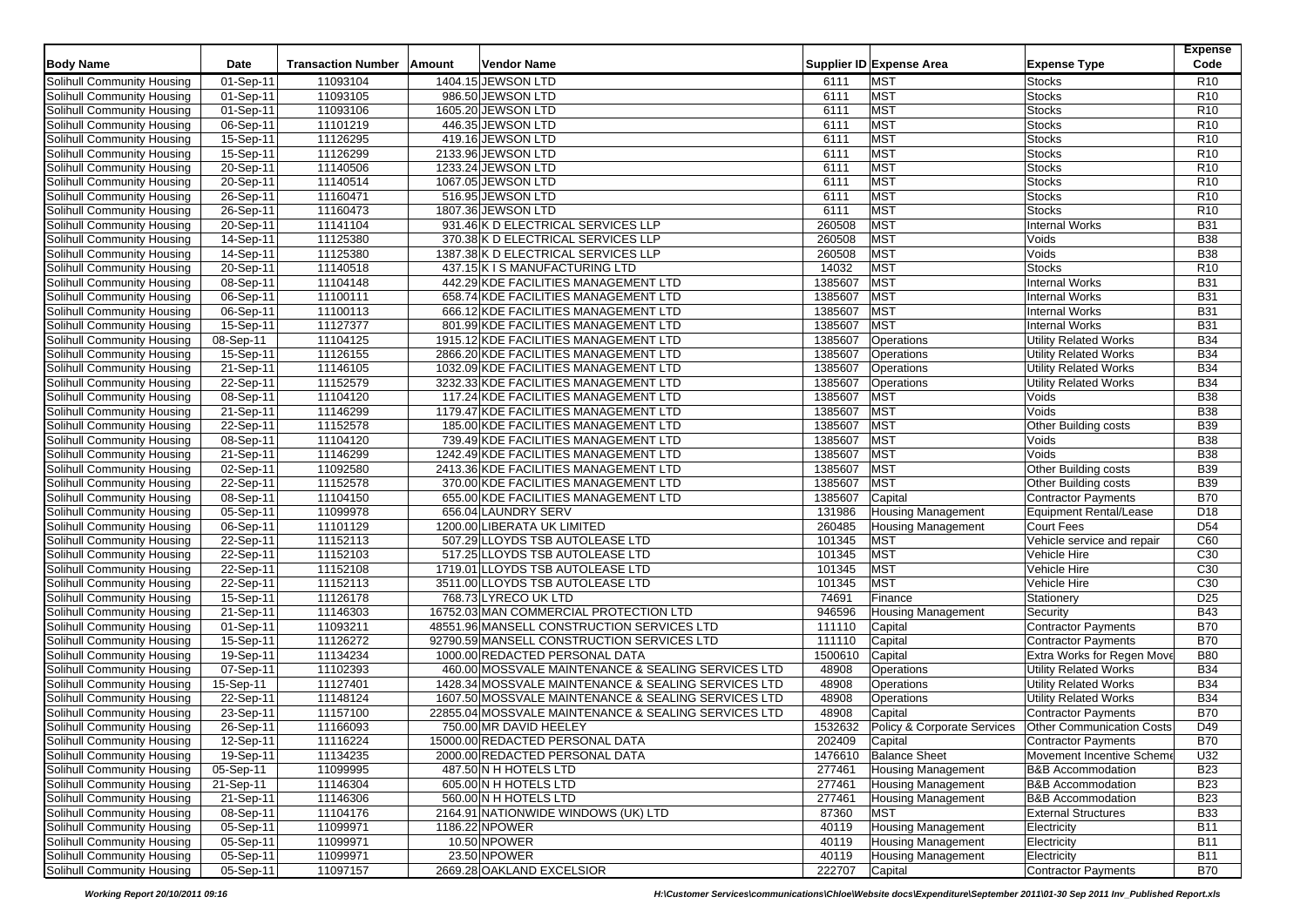|                                   |                         |                           |             |                                          |            |                             |                                                                | <b>Expense</b>  |
|-----------------------------------|-------------------------|---------------------------|-------------|------------------------------------------|------------|-----------------------------|----------------------------------------------------------------|-----------------|
| <b>Body Name</b>                  | Date                    | <b>Transaction Number</b> | Amount      | <b>Vendor Name</b>                       |            | Supplier ID Expense Area    | <b>Expense Type</b>                                            | Code            |
| Solihull Community Housing        | 07-Sep-11               | 11103107                  |             | 16308.14 OAKLAND EXCELSIOR               | 222707     | Capital                     | <b>Contractor Payments</b>                                     | <b>B70</b>      |
| Solihull Community Housing        | 26-Sep-11               | 11160490                  |             | 7968.10 PACE PETROLEUM LTD               | 112230     | <b>MST</b>                  | <b>Stocks</b>                                                  | R <sub>10</sub> |
| Solihull Community Housing        | 15-Sep-11               | 11126339                  |             | 1468.50 PENNINGTON CHOICE LTD            | 227134     | Operations                  | Other Fees and Charges                                         | D <sub>59</sub> |
| Solihull Community Housing        | 13-Sep-11               | 11117113                  |             | 2601.85 PINNACLE HOUSING LTD             | 280244     | Finance                     | Cleaning                                                       | <b>B50</b>      |
| Solihull Community Housing        | 23-Sep-11               | 11157130                  |             | 51939.15 PINNACLE HOUSING LTD            | 280244     | <b>Balance Sheet</b>        | Creditors                                                      | <b>S08</b>      |
| Solihull Community Housing        | 21-Sep-11               | 11146416                  |             | 10814.82 PINNACLE HOUSING LTD            | 280244     | <b>MST</b>                  | Voids                                                          | <b>B38</b>      |
| Solihull Community Housing        | 23-Sep-11               | 11157101                  |             | 4221.36 PREMIER WASTE UK PLC             | 125294     | <b>MST</b>                  | <b>Waste Disposal</b>                                          | E20             |
| Solihull Community Housing        | 23-Sep-11               | 11157103                  |             | 5543.86 PREMIER WASTE UK PLC             | 125294     | <b>MST</b>                  | <b>Waste Disposal</b>                                          | E20             |
| Solihull Community Housing        | 07-Sep-11               | 11103144                  |             | 2645.24 QUALITY GAS AUDIT SERVICES LTD   | 118053     | Operations                  | <b>Utility Related Works</b>                                   | <b>B34</b>      |
| Solihull Community Housing        | 07-Sep-11               | 11103171                  | 470.39 REED |                                          | 260459     | <b>MST</b>                  | <b>Agency Staff</b>                                            | A60             |
| <b>Solihull Community Housing</b> | 13-Sep-11               | 11122296                  | 424.51 REED |                                          | 260459     | <b>MST</b>                  | <b>Agency Staff</b>                                            | A60             |
| Solihull Community Housing        | 15-Sep-11               | 11126199                  | 435.60 REED |                                          | 260459     | <b>MST</b>                  | <b>Agency Staff</b>                                            | A60             |
| Solihull Community Housing        | 21-Sep-11               | 11146423                  | 470.39 REED |                                          | 260459     | <b>MST</b>                  | <b>Agency Staff</b>                                            | A60             |
| Solihull Community Housing        | 23-Sep-11               | 11157106                  | 424.51 REED |                                          | 260459     | <b>MST</b>                  | <b>Agency Staff</b>                                            | A60             |
| Solihull Community Housing        | 07-Sep-11               | 11103175                  | 464.67 REED |                                          | 260459     | Policy & Corporate Services | <b>Agency Staff</b>                                            | A60             |
| Solihull Community Housing        | 14-Sep-11               | 11125397                  | 464.67 REED |                                          | 260459     | Policy & Corporate Services | <b>Agency Staff</b>                                            | A60             |
| <b>Solihull Community Housing</b> | 23-Sep-11               | 11155156                  | 464.67 REED |                                          | 260459     | Policy & Corporate Services | <b>Agency Staff</b>                                            | A60             |
| Solihull Community Housing        | 07-Sep-11               | 11103146                  | 493.07 REED |                                          | 260459     | <b>MST</b>                  | <b>Agency Staff</b>                                            | A60             |
| Solihull Community Housing        | 07-Sep-11               | 11103150                  | 532.80 REED |                                          | 260459     | <b>MST</b>                  | <b>Agency Staff</b>                                            | A60             |
| Solihull Community Housing        | 07-Sep-11               | 11103158                  | 493.07 REED |                                          | 260459     | <b>MST</b>                  | <b>Agency Staff</b>                                            | A60             |
| Solihull Community Housing        | $\overline{07-}$ Sep-11 | 11103161                  | 877.27 REED |                                          | 260459     | <b>MST</b>                  | <b>Agency Staff</b>                                            | A60             |
| Solihull Community Housing        | 07-Sep-11               | 11103163                  | 569.80 REED |                                          | 260459     | <b>MST</b>                  | <b>Agency Staff</b>                                            | A60             |
| <b>Solihull Community Housing</b> | 07-Sep-11               | 11103165                  | 585.96 REED |                                          | 260459     | <b>MST</b>                  | <b>Agency Staff</b>                                            | A60             |
| Solihull Community Housing        | 07-Sep-11               | 11103168                  | 569.80 REED |                                          | 260459     | <b>MST</b>                  | <b>Agency Staff</b>                                            | A60             |
| Solihull Community Housing        | 13-Sep-11               | 11122285                  | 532.80 REED |                                          | 260459     | <b>MST</b>                  | <b>Agency Staff</b>                                            | A60             |
| <b>Solihull Community Housing</b> | 13-Sep-11               | 11122286                  | 545.33 REED |                                          | 260459     | <b>MST</b>                  | <b>Agency Staff</b>                                            | A60             |
| Solihull Community Housing        | 13-Sep-11               | 11122287                  | 636.08 REED |                                          | 260459     | <b>MST</b>                  | <b>Agency Staff</b>                                            | A60             |
| Solihull Community Housing        | 13-Sep-11               | 11122288                  | 569.80 REED |                                          | 260459     | <b>MST</b>                  | Agency Staff                                                   | A60             |
| Solihull Community Housing        | 13-Sep-11               | 11122289                  | 569.80 REED |                                          | 260459     | <b>MST</b>                  | <b>Agency Staff</b>                                            | A60             |
| Solihull Community Housing        | 13-Sep-11               | 11122293                  | 532.80 REED |                                          | 260459     | <b>MST</b>                  | <b>Agency Staff</b>                                            | A60             |
| Solihull Community Housing        | 13-Sep-11               | 11122294                  | 493.07 REED |                                          | 260459     | <b>MST</b>                  | <b>Agency Staff</b>                                            | A60             |
| Solihull Community Housing        | 15-Sep-11               | 11126201                  | 424.80 REED |                                          | 260459     | <b>MST</b>                  | <b>Agency Staff</b>                                            | A60             |
| Solihull Community Housing        | 15-Sep-11               | 11126203                  | 495.00 REED |                                          | 260459     | <b>MST</b>                  | <b>Agency Staff</b>                                            | A60             |
| Solihull Community Housing        | 15-Sep-11               | 11126204                  | 454.30 REED |                                          | 260459     | <b>MST</b>                  | <b>Agency Staff</b>                                            | A60             |
| Solihull Community Housing        | 15-Sep-11               | 11126205                  | 454.30 REED |                                          | 260459     | <b>MST</b>                  | <b>Agency Staff</b>                                            | A60             |
| Solihull Community Housing        | 15-Sep-11               | 11126207                  | 711.30 REED |                                          | 260459     | <b>MST</b>                  | <b>Agency Staff</b>                                            | A60             |
| <b>Solihull Community Housing</b> | 15-Sep-11               | 11126209                  | 493.44 REED |                                          | 260459     | <b>MST</b>                  | <b>Agency Staff</b>                                            | A60             |
| Solihull Community Housing        | 23-Sep-11               | 11157107                  | 561.60 REED |                                          | 260459     | <b>MST</b>                  | <b>Agency Staff</b>                                            | A60             |
| Solihull Community Housing        | 23-Sep-11               | 11157108                  | 569.80 REED |                                          | 260459     | <b>MST</b>                  |                                                                | A60             |
| Solihull Community Housing        | 23-Sep-11               | 11157109                  | 711.30 REED |                                          | 260459     | <b>MST</b>                  | <b>Agency Staff</b><br><b>Agency Staff</b>                     | A60             |
| Solihull Community Housing        | 23-Sep-11               | 11157110                  | 569.80 REED |                                          | 260459     | <b>MST</b>                  |                                                                | A60             |
| Solihull Community Housing        | $23-Sep-11$             | 11157113                  | 532.80 REED |                                          | 260459     | <b>MST</b>                  | <b>Agency Staff</b><br><b>Agency Staff</b>                     | A60             |
| Solihull Community Housing        | 23-Sep-11               | 11157114                  | 424.80 REED |                                          | 260459     | <b>MST</b>                  | <b>Agency Staff</b>                                            | A60             |
| Solihull Community Housing        |                         | 11157115                  | 493.07 REED |                                          | 260459     | <b>MST</b>                  | <b>Agency Staff</b>                                            | A60             |
|                                   | 23-Sep-11               |                           |             |                                          |            |                             |                                                                |                 |
| Solihull Community Housing        | 21-Sep-11               | 11146448                  |             | 502.73 SAVILLS COMMERCIAL LTD            | 7684       | Policy & Corporate Services | <b>General Building Costs</b><br><b>General Building Costs</b> | <b>B30</b>      |
| Solihull Community Housing        | 21-Sep-11               | 11146448                  |             | 132.91 SAVILLS COMMERCIAL LTD            | 7684       | Policy & Corporate Services |                                                                | <b>B30</b>      |
| Solihull Community Housing        | 13-Sep-11               | 11122316                  |             | 476.67 SHB HIRE LID                      | 285803     | Policy & Corporate Services | Vehicle Hire                                                   | C <sub>30</sub> |
| Solihull Community Housing        | 13-Sep-11               | 11122318                  |             | 476.67 SHB HIRE LTD                      | 285803     | Policy & Corporate Services | Vehicle Hire                                                   | C <sub>30</sub> |
| Solihull Community Housing        | 13-Sep-11               | 11122303                  |             | 1003.65 SHIFNAL ENVIRONMENTAL SAFETY LTD | 1050596    | <b>MST</b>                  | <b>Internal Works</b>                                          | <b>B31</b>      |
| Solihull Community Housing        | $13-Sep-11$             | 11122314                  |             | 2048.20 SHIFNAL ENVIRONMENTAL SAFETY LTD | 1050596    | <b>MST</b>                  | <b>Internal Works</b>                                          | <b>B31</b>      |
| <b>Solihull Community Housing</b> | 13-Sep-11               | 11122315                  |             | 1476.21 SHIFNAL ENVIRONMENTAL SAFETY LTD | 1050596    | <b>MST</b>                  | <b>Internal Works</b>                                          | <b>B31</b>      |
| Solihull Community Housing        | 13-Sep-11               | 11122300                  |             | 2388.13 SHIFNAL ENVIRONMENTAL SAFETY LTD | 1050596    | Capital                     | <b>Contractor Payments</b>                                     | <b>B70</b>      |
| Solihull Community Housing        | 13-Sep-11               | 11122300                  |             | 66.00 SHIFNAL ENVIRONMENTAL SAFETY LTD   | 1050596    | Capital                     | <b>Contractor Payments</b>                                     | <b>B70</b>      |
| Solihull Community Housing        | 13-Sep-11               | 11122302                  |             | 3067.43 SHIFNAL ENVIRONMENTAL SAFETY LTD | 1050596    | Capital                     | Contractor Payments                                            | <b>B70</b>      |
| Solihull Community Housing        | 07-Sep-11               | 11103304                  |             | 836.00 SITEXORBIS                        | 234075     | Capital                     | Extra Works for Regen Move                                     | <b>B80</b>      |
| Solihull Community Housing        | 08-Sep-11               | 11104138                  |             | 677.00 SITEXORBIS                        | 234075 MST |                             | <b>Internal Works</b>                                          | <b>B31</b>      |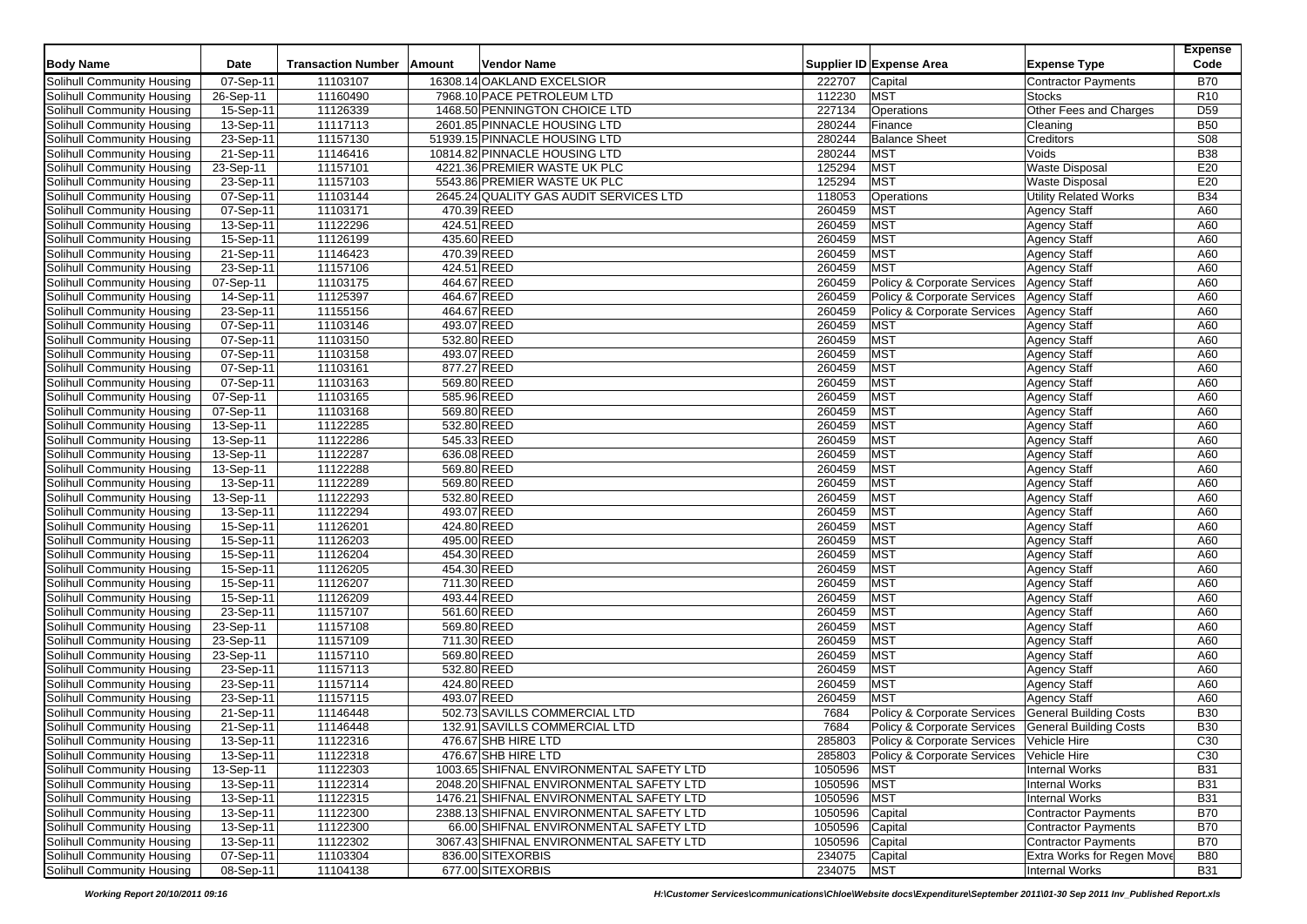|                                   |                         |                           |        |                                             |        |                             |                              | <b>Expense</b>  |
|-----------------------------------|-------------------------|---------------------------|--------|---------------------------------------------|--------|-----------------------------|------------------------------|-----------------|
| <b>Body Name</b>                  | Date                    | <b>Transaction Number</b> | Amount | <b>Vendor Name</b>                          |        | Supplier ID Expense Area    | <b>Expense Type</b>          | Code            |
| Solihull Community Housing        | 15-Sep-11               | 11127373                  |        | 480.00 SITEXORBIS                           | 234075 | <b>MST</b>                  | <b>Internal Works</b>        | <b>B31</b>      |
| Solihull Community Housing        | 13-Sep-11               | 11122320                  |        | 2886.01 SITEXORBIS                          | 234075 | Policy & Corporate Services | Other Fees and Charges       | D <sub>59</sub> |
| Solihull Community Housing        | $\overline{21}$ -Sep-11 | 11146275                  |        | 995.00 SOLIHULL COLLEGE                     | 7876   | Policy & Corporate Services | Training                     | A80             |
| Solihull Community Housing        | 15-Sep-11               | 11126337                  |        | 2010.00 SOLIHULL MBC                        | 80026  | Operations                  | Other Fees and Charges       | D <sub>59</sub> |
| Solihull Community Housing        | 09-Sep-11               | 11111093                  |        | 44424.07 SOLIHULL MBC                       | 9466   | <b>Balance Sheet</b>        | Creditor: Solihull MBC       | <b>S09</b>      |
| Solihull Community Housing        | 09-Sep-11               | 11111093                  |        | 191.00 SOLIHULL MBC                         | 9466   | <b>Balance Sheet</b>        | Creditor: Solihull MBC       | S <sub>09</sub> |
| Solihull Community Housing        | 21-Sep-11               | 11146451                  |        | 61434.43 SOLIHULL MBC                       | 9466   | <b>Balance Sheet</b>        | Creditor: Solihull MBC       | <b>S09</b>      |
| Solihull Community Housing        | 21-Sep-11               | 11146451                  |        | 15337.93 SOLIHULL MBC                       | 9466   | <b>Balance Sheet</b>        | Creditor: Solihull MBC       | S <sub>09</sub> |
| Solihull Community Housing        | 05-Sep-11               | 11099939                  |        | 14949.27 SOUTHERN ELECTRIC PLC              | 76903  | <b>Balance Sheet</b>        | Creditors                    | S <sub>08</sub> |
| Solihull Community Housing        | 05-Sep-11               | 11099940                  |        | 37175.13 SOUTHERN ELECTRIC PLC              | 76903  | <b>Balance Sheet</b>        | Creditors                    | <b>S08</b>      |
| <b>Solihull Community Housing</b> | 22-Sep-11               | 11152149                  |        | 6526.36 SOUTHERN ELECTRIC PLC               | 76903  | <b>Balance Sheet</b>        | Creditors                    | S <sub>08</sub> |
| Solihull Community Housing        | 22-Sep-11               | 11152150                  |        | 22183.33 SOUTHERN ELECTRIC PLC              | 76903  | <b>Balance Sheet</b>        | Creditors                    | S <sub>08</sub> |
| Solihull Community Housing        | 05-Sep-11               | 11097179                  |        | 3420.30 SUPERIOR PLUMBING INSTALLATION LTD  | 8091   | <b>MST</b>                  | <b>Internal Works</b>        | <b>B31</b>      |
| Solihull Community Housing        | 05-Sep-11               | 11097180                  |        | 3420.30 SUPERIOR PLUMBING INSTALLATION LTD  | 8091   | <b>MST</b>                  | <b>Internal Works</b>        | <b>B31</b>      |
| Solihull Community Housing        | 05-Sep-11               | 11097181                  |        | 3420.30 SUPERIOR PLUMBING INSTALLATION LTD  | 8091   | <b>MST</b>                  | <b>Internal Works</b>        | <b>B31</b>      |
| Solihull Community Housing        | 05-Sep-11               | 11097182                  |        | 3405.30 SUPERIOR PLUMBING INSTALLATION LTD  | 8091   | <b>MST</b>                  | <b>Internal Works</b>        | <b>B31</b>      |
| Solihull Community Housing        | $05-Sep-11$             | 11097183                  |        | 3837.44 SUPERIOR PLUMBING INSTALLATION LTD  | 8091   | <b>MST</b>                  | <b>Internal Works</b>        | <b>B31</b>      |
| Solihull Community Housing        | 05-Sep-11               | 11097184                  |        | 3822.44 SUPERIOR PLUMBING INSTALLATION LTD  | 8091   | <b>MST</b>                  | <b>Internal Works</b>        | <b>B31</b>      |
| Solihull Community Housing        | 05-Sep-11               | 11097185                  |        | 3584.44 SUPERIOR PLUMBING INSTALLATION LTD  | 8091   | <b>MST</b>                  | <b>Internal Works</b>        | <b>B31</b>      |
| Solihull Community Housing        | 05-Sep-11               | 11097186                  |        | 3584.44 SUPERIOR PLUMBING INSTALLATION LTD  | 8091   | <b>MST</b>                  | <b>Internal Works</b>        | <b>B31</b>      |
| Solihull Community Housing        | $\overline{05}$ -Sep-11 | 11097187                  |        | 3346.44 SUPERIOR PLUMBING INSTALLATION LTD  | 8091   | <b>MST</b>                  | <b>Internal Works</b>        | <b>B31</b>      |
| Solihull Community Housing        | 05-Sep-11               | 11097188                  |        | 3346.44 SUPERIOR PLUMBING INSTALLATION LTD  | 8091   | <b>MST</b>                  | <b>Internal Works</b>        | <b>B31</b>      |
| Solihull Community Housing        | 05-Sep-11               | 11097189                  |        | 3346.44 SUPERIOR PLUMBING INSTALLATION LTD  | 8091   | <b>MST</b>                  | <b>Internal Works</b>        | <b>B31</b>      |
| Solihull Community Housing        | 06-Sep-11               | 11100116                  |        | 3584.44 SUPERIOR PLUMBING INSTALLATION LTD  | 8091   | <b>MST</b>                  | <b>Internal Works</b>        | <b>B31</b>      |
| Solihull Community Housing        | 07-Sep-11               | 11103311                  |        | 3346.44 SUPERIOR PLUMBING INSTALLATION LTD  | 8091   | <b>MST</b>                  | <b>Internal Works</b>        | <b>B31</b>      |
| Solihull Community Housing        | 14-Sep-11               | 11121385                  |        | 3361.44 SUPERIOR PLUMBING INSTALLATION LTD  | 8091   | <b>MST</b>                  | <b>Internal Works</b>        | <b>B31</b>      |
| Solihull Community Housing        | 15-Sep-11               | 11127402                  |        | 3420.30 SUPERIOR PLUMBING INSTALLATION LTD  | 8091   | <b>MST</b>                  | <b>Internal Works</b>        | <b>B31</b>      |
| Solihull Community Housing        | 02-Sep-11               | 11092516                  |        | 3703.00 SUPERIOR PLUMBING INSTALLATION LTD  | 8091   | Operations                  | <b>Utility Related Works</b> | <b>B34</b>      |
| Solihull Community Housing        | 09-Sep-11               | 11111098                  |        | 3705.80 SUPERIOR PLUMBING INSTALLATION LTD  | 8091   | Operations                  | <b>Utility Related Works</b> | <b>B34</b>      |
| Solihull Community Housing        | 09-Sep-11               | 11111099                  |        | 43636.72 SUPERIOR PLUMBING INSTALLATION LTD | 8091   | Operations                  | <b>Utility Related Works</b> | <b>B34</b>      |
| Solihull Community Housing        | 15-Sep-11               | 11126214                  |        | 3070.52 SUPERIOR PLUMBING INSTALLATION LTD  | 8091   | Operations                  | <b>Utility Related Works</b> | <b>B34</b>      |
| Solihull Community Housing        | 15-Sep-11               | 11126225                  |        | 2435.24 SUPERIOR PLUMBING INSTALLATION LTD  | 8091   | Operations                  | <b>Utility Related Works</b> | <b>B34</b>      |
| Solihull Community Housing        | 22-Sep-11               | 11152586                  |        | 4281.19 SUPERIOR PLUMBING INSTALLATION LTD  | 8091   | Operations                  | <b>Utility Related Works</b> | <b>B34</b>      |
| <b>Solihull Community Housing</b> | $22-Sep-11$             | 11152588                  |        | 3838.15 SUPERIOR PLUMBING INSTALLATION LTD  | 8091   | Operations                  | <b>Utility Related Works</b> | <b>B34</b>      |
| Solihull Community Housing        | 23-Sep-11               | 11155159                  |        | 4155.79 SUPERIOR PLUMBING INSTALLATION LTD  | 8091   | Operations                  | <b>Utility Related Works</b> | <b>B34</b>      |
| Solihull Community Housing        | 05-Sep-11               | 11099997                  |        | 684.67 SUPERIOR PLUMBING INSTALLATION LTD   | 8091   | Operations                  | Utility Related Works        | <b>B34</b>      |
| Solihull Community Housing        | 02-Sep-11               | 11092586                  |        | 781.82 SUPERIOR PLUMBING INSTALLATION LTD   | 8091   | <b>MST</b>                  | <b>Internal Works</b>        | <b>B31</b>      |
| Solihull Community Housing        | 02-Sep-11               | 11092588                  |        | 898.02 SUPERIOR PLUMBING INSTALLATION LTD   | 8091   | <b>MST</b>                  | <b>Internal Works</b>        | <b>B31</b>      |
| Solihull Community Housing        | 15-Sep-11               | 11126218                  |        | 529.00 SUPERIOR PLUMBING INSTALLATION LTD   | 8091   | <b>MST</b>                  | <b>Internal Works</b>        | <b>B31</b>      |
| Solihull Community Housing        | 15-Sep-11               | 11126219                  |        | 539.80 SUPERIOR PLUMBING INSTALLATION LTD   | 8091   | <b>MST</b>                  | <b>Internal Works</b>        | <b>B31</b>      |
| Solihull Community Housing        | 22-Sep-11               | 11152582                  |        | 529.00 SUPERIOR PLUMBING INSTALLATION LTD   | 8091   | <b>MST</b>                  | <b>Internal Works</b>        | <b>B31</b>      |
| Solihull Community Housing        | 22-Sep-11               | 11152583                  |        | 661.54 SUPERIOR PLUMBING INSTALLATION LTD   | 8091   | <b>MST</b>                  | <b>Internal Works</b>        | <b>B31</b>      |
| Solihull Community Housing        | 21-Sep-11               | 11146117                  |        | 2065.43 SUPERIOR PLUMBING INSTALLATION LTD  | 8091   | Capital                     | <b>Contractor Payments</b>   | <b>B70</b>      |
| Solihull Community Housing        | 21-Sep-11               | 11146118                  |        | 1955.80 SUPERIOR PLUMBING INSTALLATION LTD  | 8091   | Capital                     | Contractor Payments          | <b>B70</b>      |
| Solihull Community Housing        | 21-Sep-11               | 11146119                  |        | 1955.80 SUPERIOR PLUMBING INSTALLATION LTD  | 8091   | Capital                     | <b>Contractor Payments</b>   | <b>B70</b>      |
| Solihull Community Housing        | 21-Sep-11               | 11146120                  |        | 1955.80 SUPERIOR PLUMBING INSTALLATION LTD  | 8091   | Capital                     | <b>Contractor Payments</b>   | <b>B70</b>      |
| Solihull Community Housing        | $21-Sep-11$             | 11146121                  |        | 3222.50 SUPERIOR PLUMBING INSTALLATION LTD  | 8091   | Capital                     | Contractor Payments          | <b>B70</b>      |
| Solihull Community Housing        | 21-Sep-11               | 11146122                  |        | 1955.80 SUPERIOR PLUMBING INSTALLATION LTD  | 8091   | Capital                     | <b>Contractor Payments</b>   | <b>B70</b>      |
| Solihull Community Housing        | 22-Sep-11               | 11148125                  |        | 1660.12 SUPERIOR PLUMBING INSTALLATION LTD  | 8091   | Capital                     | <b>Contractor Payments</b>   | <b>B70</b>      |
| Solihull Community Housing        | 27-Sep-11               | 11174296                  |        | 1955.80 SUPERIOR PLUMBING INSTALLATION LTD  | 8091   | Capital                     | Contractor Payments          | <b>B70</b>      |
| Solihull Community Housing        | $15-Sep-11$             | 11126319                  |        | 1441.85 SYMPHONY                            | 199561 | <b>MST</b>                  | <b>Stocks</b>                | R <sub>10</sub> |
| Solihull Community Housing        | 20-Sep-11               | 11140529                  |        | 511.69 SYMPHONY                             | 199561 | <b>MST</b>                  | <b>Stocks</b>                | R <sub>10</sub> |
| Solihull Community Housing        | 20-Sep-11               | 11140530                  |        | 607.04 SYMPHONY                             | 199561 | <b>MST</b>                  | <b>Stocks</b>                | R <sub>10</sub> |
| Solihull Community Housing        | 20-Sep-11               | 11140531                  |        | 3827.65 SYMPHONY                            | 199561 | <b>MST</b>                  | <b>Stocks</b>                | R <sub>10</sub> |
| Solihull Community Housing        | 01-Sep-11               | 11093093                  |        | 2510.62 THE BECK CO LTD                     | 8207   | <b>MST</b>                  | <b>Stocks</b>                | R <sub>10</sub> |
| Solihull Community Housing        | 06-Sep-11               | 11101203                  |        | 1083.81 THE BECK CO LTD                     | 8207   | <b>MST</b>                  | Stocks                       | R <sub>10</sub> |